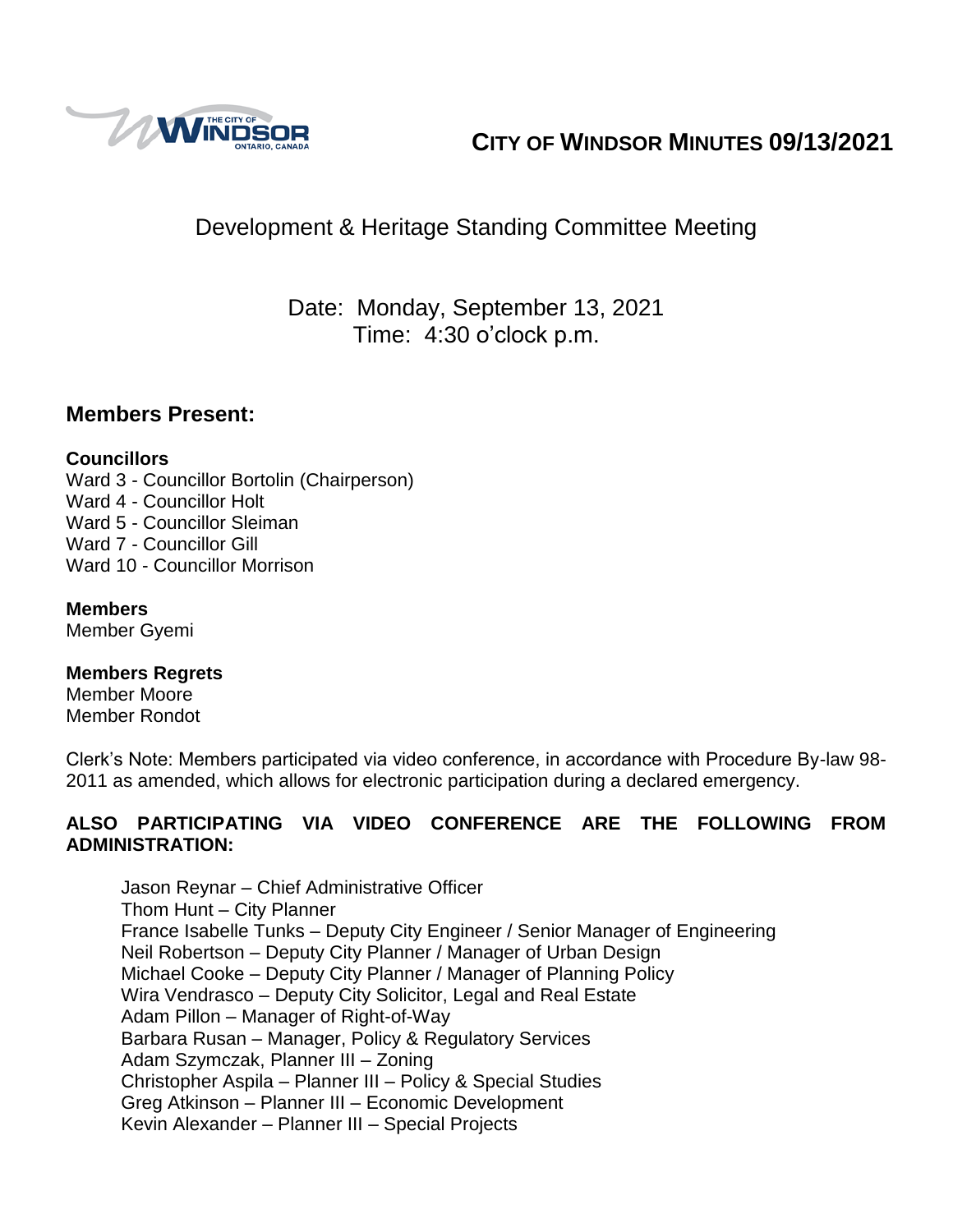# **Minutes Development & Heritage Standing Committee Monday, September 13, 2021 Page 2** of 20

Melissa Gasic, Planner II – Development Review Simona Simion, Planner II – Research & Policy Support Tracy Tang – Planner II – Revitalization & Policy Initiatives Rania Toufeili – Policy Analyst Stefan Fediuk – Landscape Architect Marianne Sladic, Clerk Steno Senior Sandra Gebauer, Council Assistant Anna Ciacelli, Deputy City Clerk / Supervisor of Council Services

#### **Delegations—participating via video conference**

- Item 7.2 Tracey Pillon-Abbs, Principal Planner representing applicant
- Item 7.2 Tony Chau, Senior Project Manager, Architectural Design Associates
- Item 7.2 Dr. Barry Emara, Ophthalmologist
- Item 7.2 Mark Recine, representing Dr. Emara
- Item 7.4 Randy Saccucci, Property Owner
- Item 7.4 Bobbie and Ben Bruneau, Area Residents
- Item 7.4 Amy Farkas, Dillon Consulting
- Item 7.5 Nick Dyjach, Agent, Strik Baldinelli Moniz
- Item 7.5 J. Lester, Transport Engineer, Strik Baldinelli Moniz,
- Item 7.5 Dave Traher, Applicant
- Item 7.6 Simon Chamely, Applicant
- Item 11.2 Jeffrey Dow, Owner, Dow Sign Displays
- Item 11.3 Dan Wells, Biblioasis Inc.
- Item 11.4 Nate Schaly, Owner
- Item 11.6 Averil Parent, representing applicant
- Item 11.10 Kyle Davies, Applicant

## **1. CALL TO ORDER**

The Chairperson calls the meeting of the Development & Heritage Standing Committee to order at 4:33 o'clock p.m.

## **2. DISCLOSURES OF PECUNIARY INTEREST AND THE GENERAL NATURE THEREOF**

Member Gyemi discloses an interest and abstains from voting on Item 7.5 being the report of the Planner II – Development Review regarding " Official Plan Amendment – 1475 Huron Church Road to permit direct access to Huron Church Road, a Class 1 Arterial Road; OPA 146 [OPA/6363] - Ward 2," as his firm has been retained by the tenant of the subject property.

# **3. REQUEST FOR DEFERRALS, REFERRALS OR WITHDRAWALS**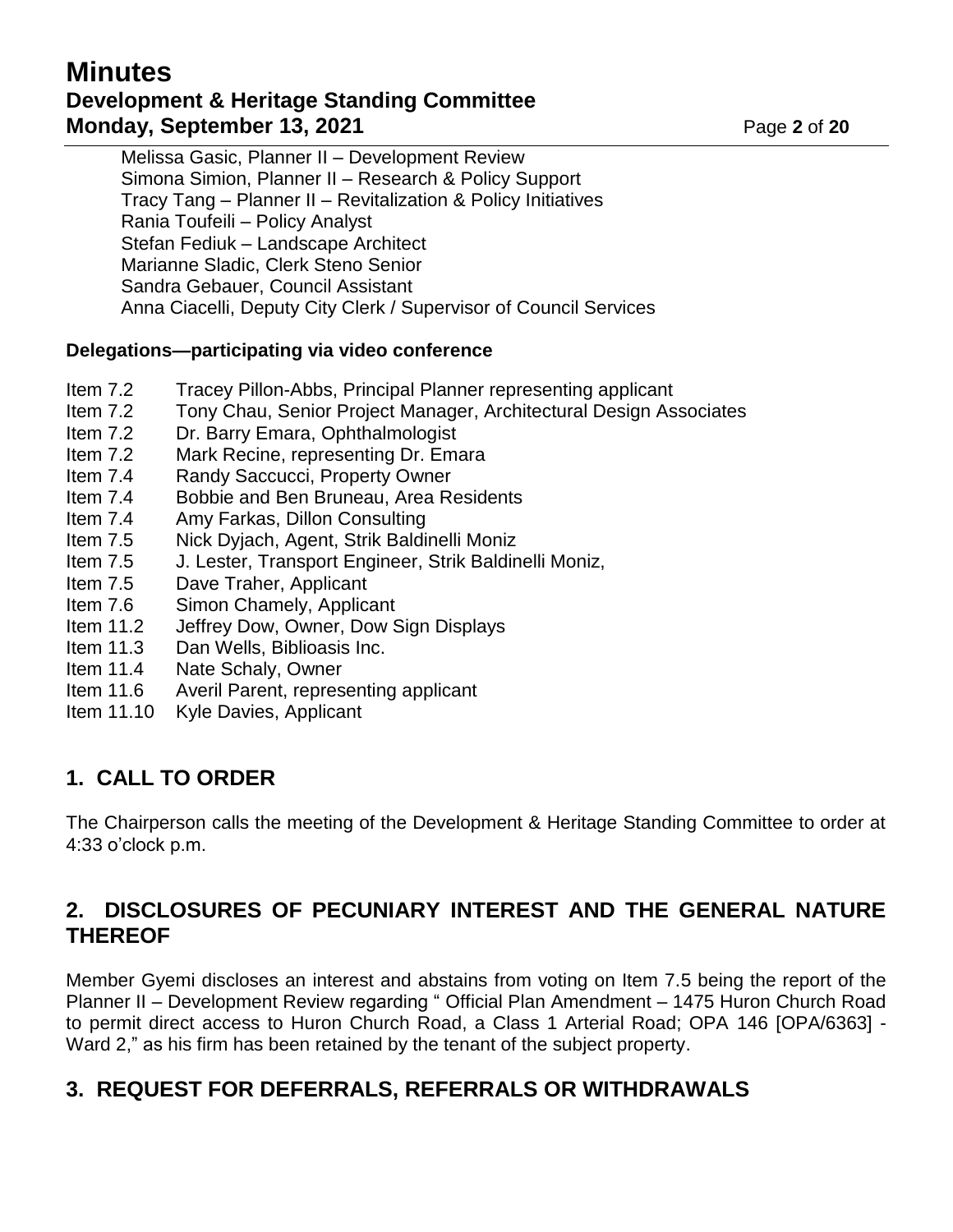# **Minutes Development & Heritage Standing Committee Monday, September 13, 2021 Page 3 of 20**

**11.7. Close and Convey the East/West Alley Between Pillette Road and Olive Road, North of Tecumseh Road E and South of Empress Street - Applicant: Dr. Walter Friedl - SAA/5956 - Ward 8**

Moved by: Councillor Holt Seconded by: Councillor Sleiman

THAT the report of the Senior Planner – Policy & Special Studies dated June 14, 2021 entitled "Close and Convey the East/West Alley Between Pillette Road and Olive Road, North of Tecumseh Road E and South of Empress Street - Applicant: Dr. Walter Friedl - SAA/5956 - Ward 8" **BE DEFERRED** to a future meeting of the Development & Heritage Standing Committee to allow for further discussion with Administration to address a misunderstanding in the report and further develop their proposal before bringing it forward to the Standinc Committee at a future meeting. Carried.

> Report Number: S 39/2021 Clerk's File: SAA2021

#### **4. COMMUNICATIONS**

None presented.

# **5. ADOPTION OF THE** *PLANNING ACT* **MINUTES**

# **5.1. Minutes of the Development and Heritage Standing Committee meeting (***Planning Act* **Matters) held July 12, 2021**

Moved by: Councillor Gill Seconded by: Councillor Morrison

THAT the *Planning Act* minutes of the Development & Heritage Standing Committee meeting held July 12, 2021 **BE ADOPTED** as presented. Carried.

> Report Number: SCM 248/2021 Clerk's File: MB2021

## **7.** *PLANNING ACT* **MATTERS**

## **7.1. Rezoning – 1810 Alexis Road – Jean Marc Laforest - Z-039/20 ZNG/6250 - Ward 5**

Moved by: Councillor Sleiman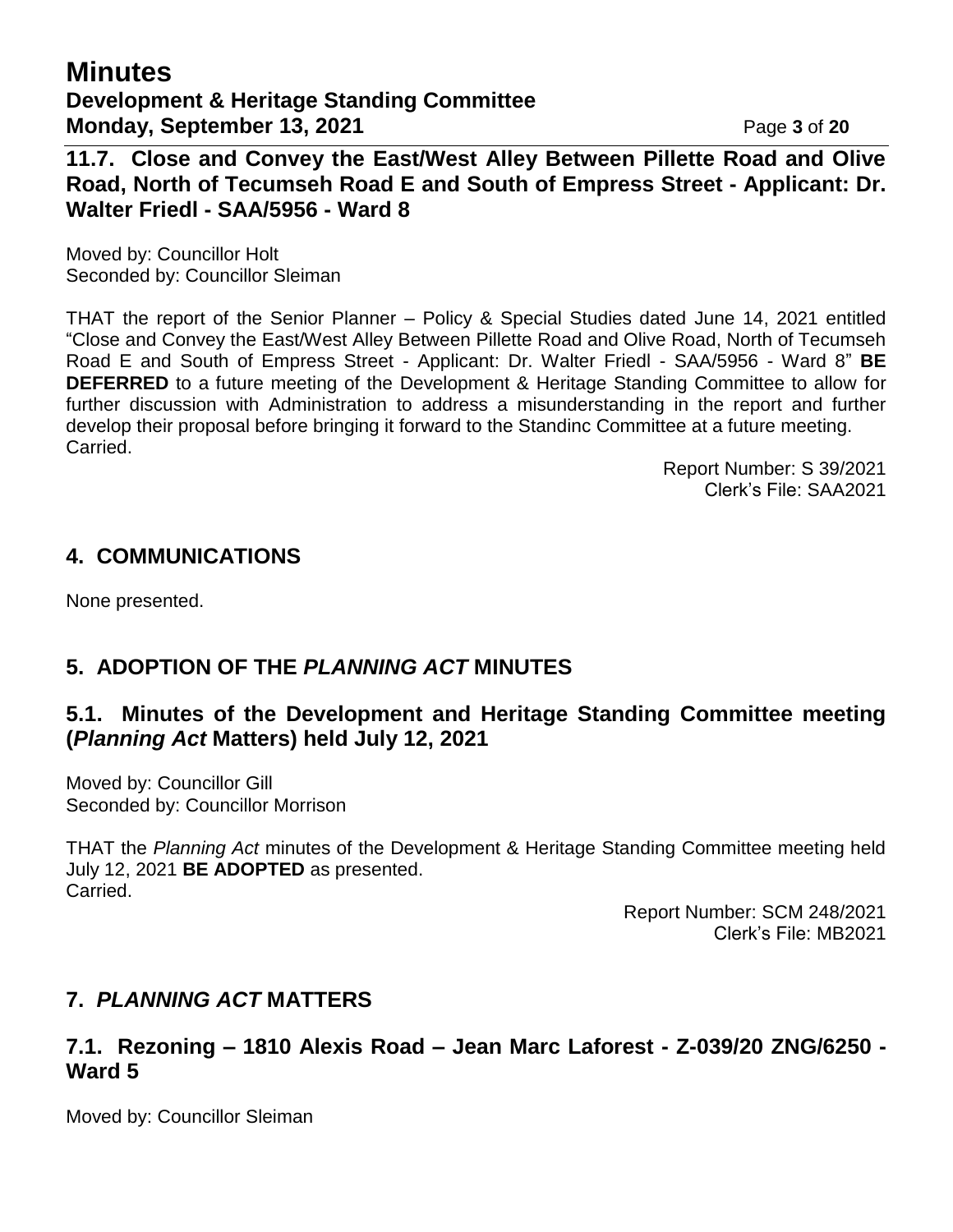# **Minutes Development & Heritage Standing Committee Monday, September 13, 2021 Page 4** of 20

Seconded by: Councillor Morrison

#### Decision Number: **DHSC 315**

1. THAT Zoning By-law 8600 **BE AMENDED** by changing the zoning of Lot 103, Plan 1083, located on the east side of Alexis Road, south of Milloy Street (known municipally as 1810 Alexis Road; Roll No. 010-350-02400) by adding a site specific exception to Section 20(1) as follows:

#### 420. **EAST SIDE OF ALEXIS ROAD, SOUTH OF MILLOY STREET**

For the lands comprising Lot 103, Plan 108, one *multiple dwelling* with a maximum of three *dwelling units* shall be an additional permitted *main use* and shall be subject to the following provisions:

- a) *Lot Width* minimum 12.0 m
- b) *Lot Area* minimum 390 m<sup>2</sup>
- c) *Lot Coverage* maximum 45.0%
- d) *Building Height Main Building* maximum 10.0 m
- e) *Front Yard* Depth minimum 4.60 m
- f) *Rear Yard* Depth minimum 7.50 m
- g) *Side Yard* Width minimum 1.10 m

[ZDM 3; ZNG/6250]

Carried.

Report Number: S 99/2021 Clerk's File: ZB/14039

## **7.2. Rezoning - 10700 Tecumseh Road East - Petretta Construction - Z-022/21 ZNG/6481 - Ward 7**

Moved by: Councillor Gill Seconded by: Councillor Holt

Decision Number: **DHSC 316**

1. THAT Zoning By-law 8600 **BE AMENDED** by changing the zoning of Part of Lots 140 & 141, Concession 1, further described as Parts 5 to 8, Plan 12R-18564 (10700 Tecumseh Road East; Roll No. 070-730-04450; PIN 015971256), located on the north side of Tecumseh Road East, east of Clover Avenue, by adding a site specific provision to Section 20(1) as follows:

#### 421. **NORTH SIDE OF TECUMSEH ROAD EAST, EAST OF CLOVER AVENUE**

For the lands comprising Part of Lots 140 & 141, Concession 1, further described as Parts 5 to 8, Plan 12R-18564, a *medical office* shall be an additional permitted *main use*, and that for a *medical office*, the minimum number of required *parking spaces* shall be 62. [ZDM 14; ZNG/6481]

Carried.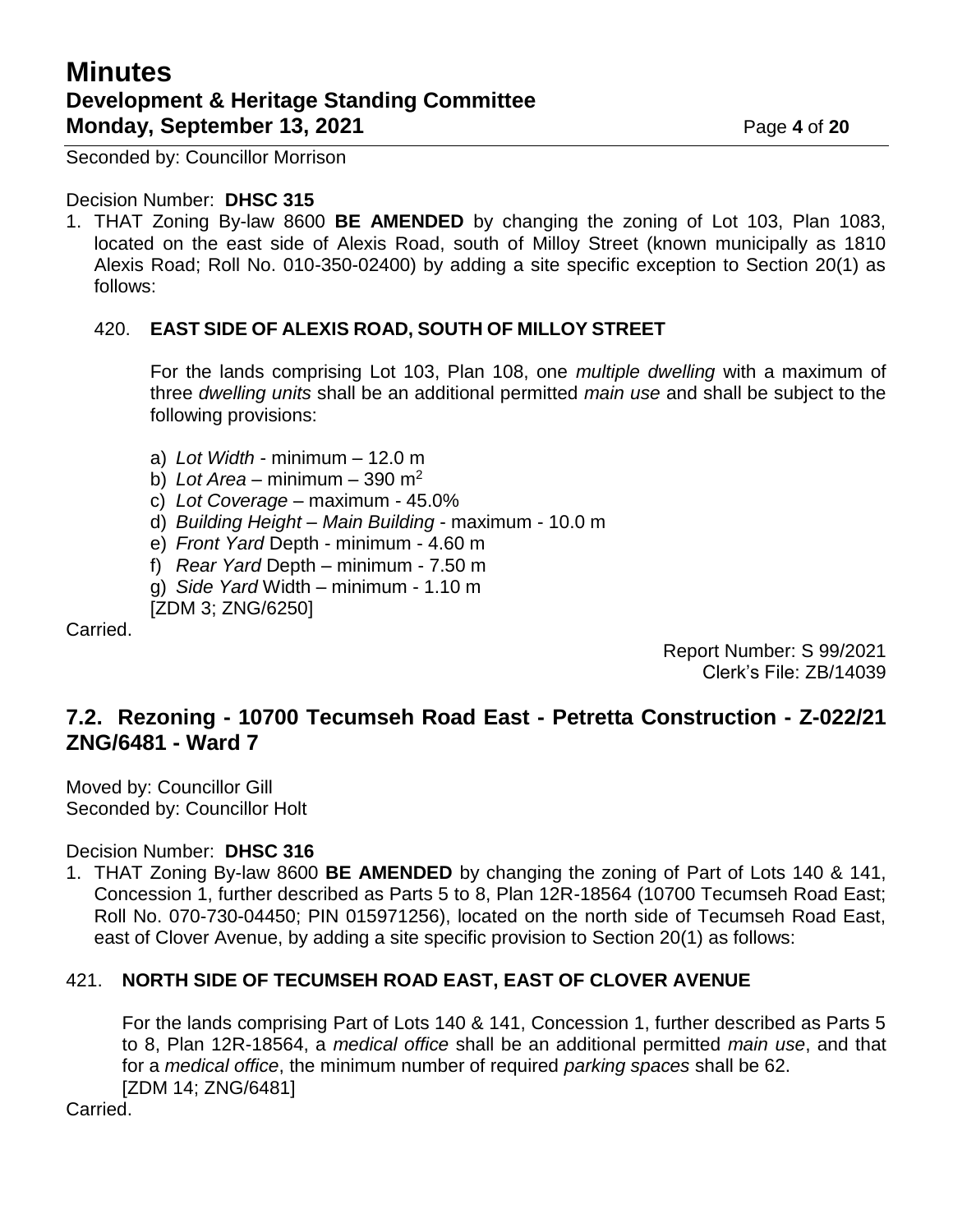Report Number: S 107/2021 Clerk's File: ZB/14179

## **7.3. Zoning By-Law Amendment - 3236-3240 Peter St Z 025-21 [ZNG-6171], Ward 2**

Moved by: Councillor Holt Seconded by: Member Gyemi

Decision Number: **DHSC 317**

- I. THAT an amendment to City of Windsor Zoning Bylaw 8600 **BE APPROVED**, changing the zoning of the south part Lot 6, Plan 40, known municipally as 3236-3240 Peter St, from Residential District 3.3 (RD 3.3) to Residential District 3.1 (RD3.1).
- II. THAT the property **BE SUBJECT** to Site Plan Control (SPC) as a small-scale low profile residential development (as defined in the By-law 1-2004). The subject property is situated within Sandwich Community Improvement Plan.

Carried.

Report Number: S 104/2021 Clerk's File: ZB/14178

# **7.4. Zoning By-Law Amendment - 781 Erie St E Z-020/21 (ZNG/6464), Ward 4**

Moved by: Councillor Holt Seconded by: Councillor Sleiman

Decision Number: **DHSC 318**

I. THAT Zoning By-law 8600 **BE AMENDED** by adding a site specific exception to Section 20(1) for Lots 249 and 250 Plan 360; municipally known as 781 Erie Street East as follows:

#### 419. **SOUTH SIDE OF ERIE STREET EAST, WEST SIDE OF MARENTETTE AVE**

For the lands comprising Lots 249 and 250 Plan 360:

- a) *A hotel* shall be an additional permitted use
- b) Number of Parking Spaces for hotel– minimum 6
- c) Number of Loading Space minimum  $-0$

[ZDM7; ZNG/6464]

Carried.

Councillor Gill voting nay.

Report Number: S 105/2021 Clerk's File: ZB/14177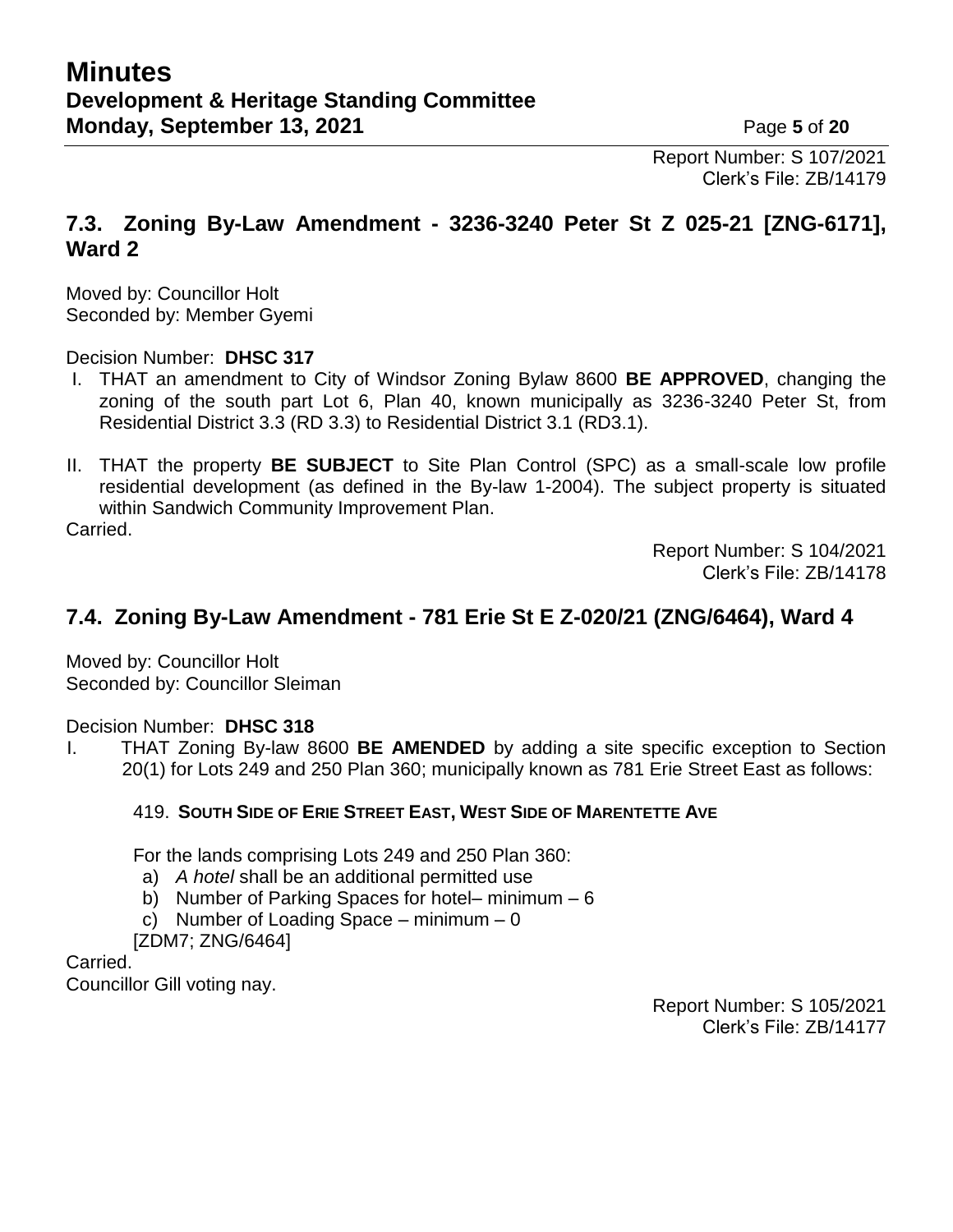**7.5. OFFICIAL PLAN AMENDMENT – 1475 Huron Church Road to permit direct access to Huron Church Road, a Class 1 Arterial Road; OPA 146 [OPA/6363] - Ward 2**

Moved by: Councillor Sleiman Seconded by: Councillor Holt

#### Decision Number: **DHSC 319**

THAT an amendment to the City of Windsor Official Plan, Volume II, for a site-specific exemption to permit direct access to Huron Church Road (a Class 1 Arterial Road) for the subject lands located at 1475 Huron Church Road, **BE APPROVED**.

Carried.

Member Gyemi discloses an interest and abstains from voting on this matter.

Report Number: S 114/2021 Clerk's File: ZO/14113

## **7.6. Rezoning Application – 1172 Goyeau Street Z 016-21 [ZNG-6409] to add use to the existing zoning designation with site specific regulations - Ward 3**

Moved by: Councillor Morrison Seconded by: Councillor Sleiman

Decision Number: **DHSC 320**

I. THAT an amendment to City of Windsor Zoning By-law 8600 **BE APPROVED**, changing the zoning of PLAN 1303 N PT LOT 187 (known municipally as 1172 Goyeau Street, Roll No. 040-350-03500-0000), situated on the east side of Goyeau Street and north of Giles Boulevard East, by adding the following use to the existing zoning category (CD1.4):

ADDITIONAL PERMITTED USE:

One Single Unit Dwelling

PROVISIONS:

Maximum building height 10 m Lot area, lot frontage, all setbacks shall be as existing

- II. THAT the lands affected **BE SUBJECT** to a H symbol (hold provision) and that the H symbol be removed when the following conditions have been satisfied:
	- i. The owner submits an application to remove the H symbol;
	- ii. The owner removes the existing metal fascia facing Goyeau and restores the roof line as required
	- iii. The owner removes the pavement behind the building and provides landscaping or sodding instead, save and except the required parking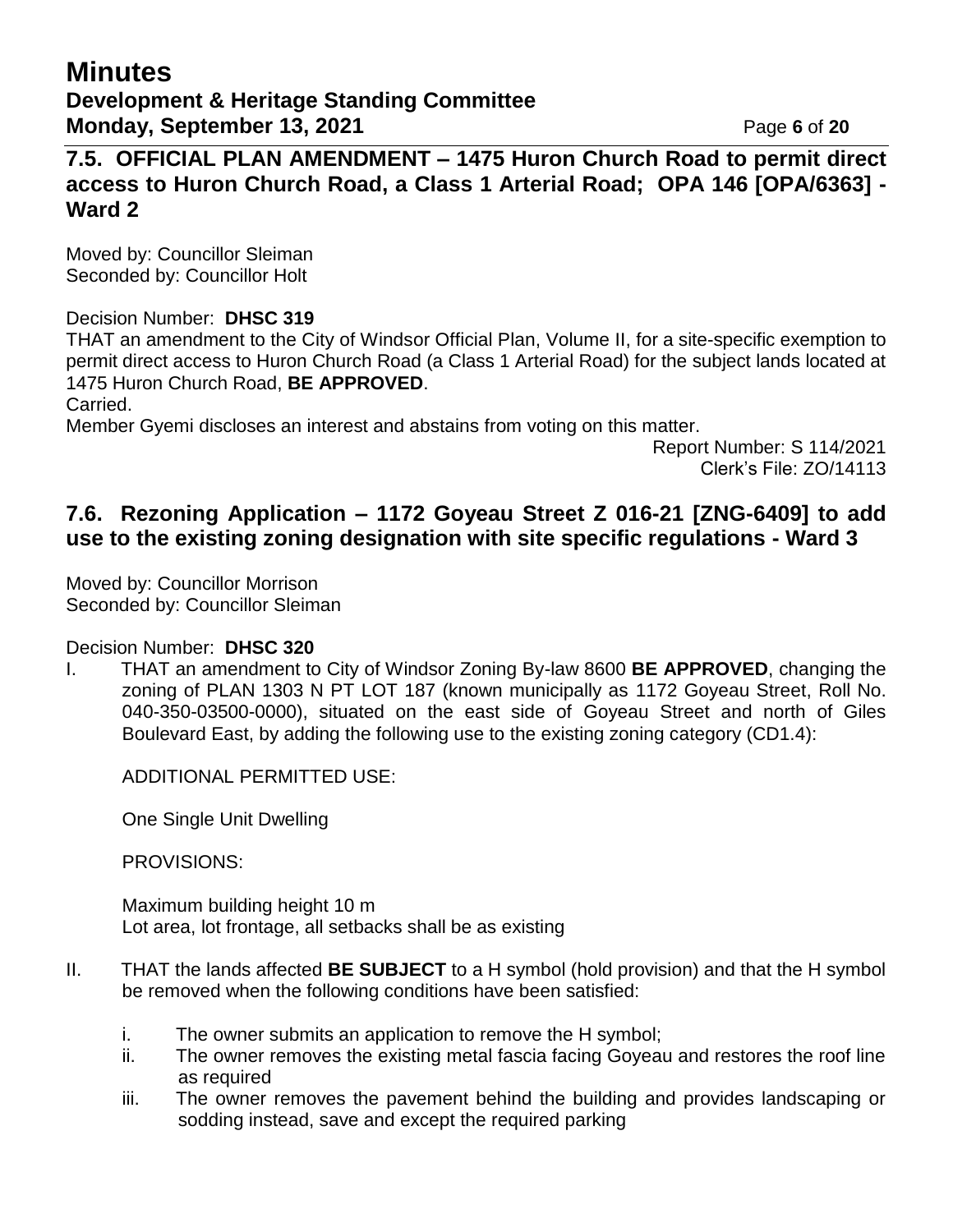# **Minutes Development & Heritage Standing Committee Monday, September 13, 2021 Page 7** of 20

iv. The owner restores the landscaping in the front yard so that 50% of the front yard is green space consisting of grass / sod

Carried.

Report Number: S 115/2021 Clerk's File: ZB/14118

There being no further business the meeting of the Development & Heritage Standing Committee (*Planning Act* Matters) portion is adjourned at 5:36 o'clock p.m.

The Chairperson calls the Administrative Items portion of the Development & Heritage Standing Committee meeting to order at 5:36 o'clock p.m.

# **9. PRESENTATIONS AND DELEGATIONS (COMMITTEE ADMINISTRATIVE MATTERS)**

See items 11.2, 11.4, 11.10, 11.6, 11.1, 11.3.

# **10.** *HERITAGE ACT* **MATTERS**

None presented.

## **11. ADMINISTRATIVE ITEMS**

## **11.2. Amendment to Sign By-law 250-04 for 1083 Ouellette Avenue, File No. SGN\_001-21 - Ward #3**

#### **Jeffrey Dow, Owner, Dow Sign Displays**

Jeffrey Dow, Owner, Dow Sign Displays, appears via video conference before the Development and Heritage Standing Committee regarding the administrative report "Amendment to Sign By-law 250-04 for 1083 Ouellette Avenue, File No. SGN\_001-21 - Ward #3" and is available for questions.

Moved by: Councillor Holt Seconded by: Councillor Sleiman

Decision Number: **DHSC 322**

THAT the application for a Site Specific Amendment to the Windsor Sign By-law 250-2004, to allow for the installation of a ground signs at 1083 Ouellette Ave, **BE APPROVED;** and,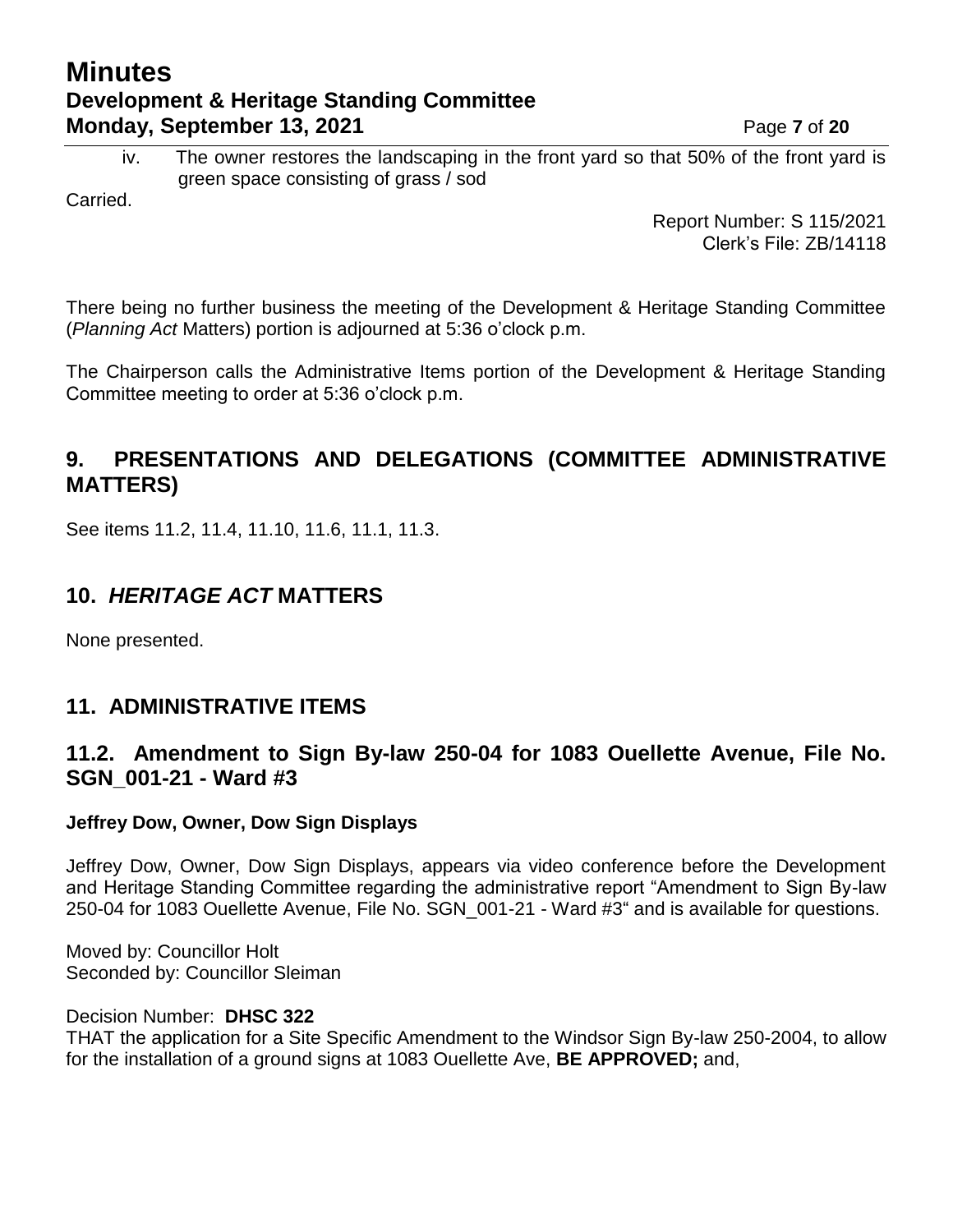# **Minutes Development & Heritage Standing Committee Monday, September 13, 2021 Page 8** of 20

THAT Schedule "E" – "Special Provisions for Individual Signs" of By-law 250-2004 **BE AMENDED**  by adding the following:

> **E.22** That a single GROUND SIGN with an ELECTRONIC CHANGE COPY SIGN FACE may be constructed in the SPECIAL DISTRICT: THEME STREET at the Northwest corner of Ouellette Avenue and Pine Street (known as 1083 Ouellette Avenue) subject to the following provisions:

- a. Maximum Sign Height of 2.54 metres,
- b. Maximum Sign Face Area of 3.334 square metres,
- c. Maximum Electronic Message Sign Area of 1.96 square metres,
- d. Shall only advertise messages related to the permitted tenants' uses occupying the building. All signs or messages that are not related to the building permitted occupancies are prohibited,
- e. Does not display flashing or strobing of colours or images, and shall not be permitted to have a Static message at intervals of less than 60 seconds before a second message is displayed in accordance with subsection 5) s 3.3.2,
- f. The GROUND SIGN manufacturer shall confirm compliance with the lighting restrictions of in accordance with Subsection 7) s 4.2 for electronic message signs,
- g. Shall not have any sign message with red letters,
- h. Shall not have any animation in the type of scrolling letters, T.V and/ or video style messages or any moving sign message objects, and
- i. The illumination intensity shall comply with Subsection 3.3.1.(c) automatically controlling the brightness of the sign with an ambient light photo-sensor.

All the amendments found in these recommendations would still conform to the provisions for Theme Streets, as found in the City of Windsor's Official Plan. Carried.

> Report Number: S 72/2021 Clerk's File: SBS/14199

## **11.4. Ford City CIP Application for 1373 Hickory Road, Owner: Nathan Schaly, Ward 5**

#### **Nate Schaly, Owner**

Nate Schaly, Owner, appears via video conference before the Development and Heritage Standing Committee regarding the administrative report "Ford City CIP Application for 1373 Hickory Road, Owner: Nathan Schaly, Ward 5" and is available for questions.

Moved by: Councillor Sleiman Seconded by: Councillor Gill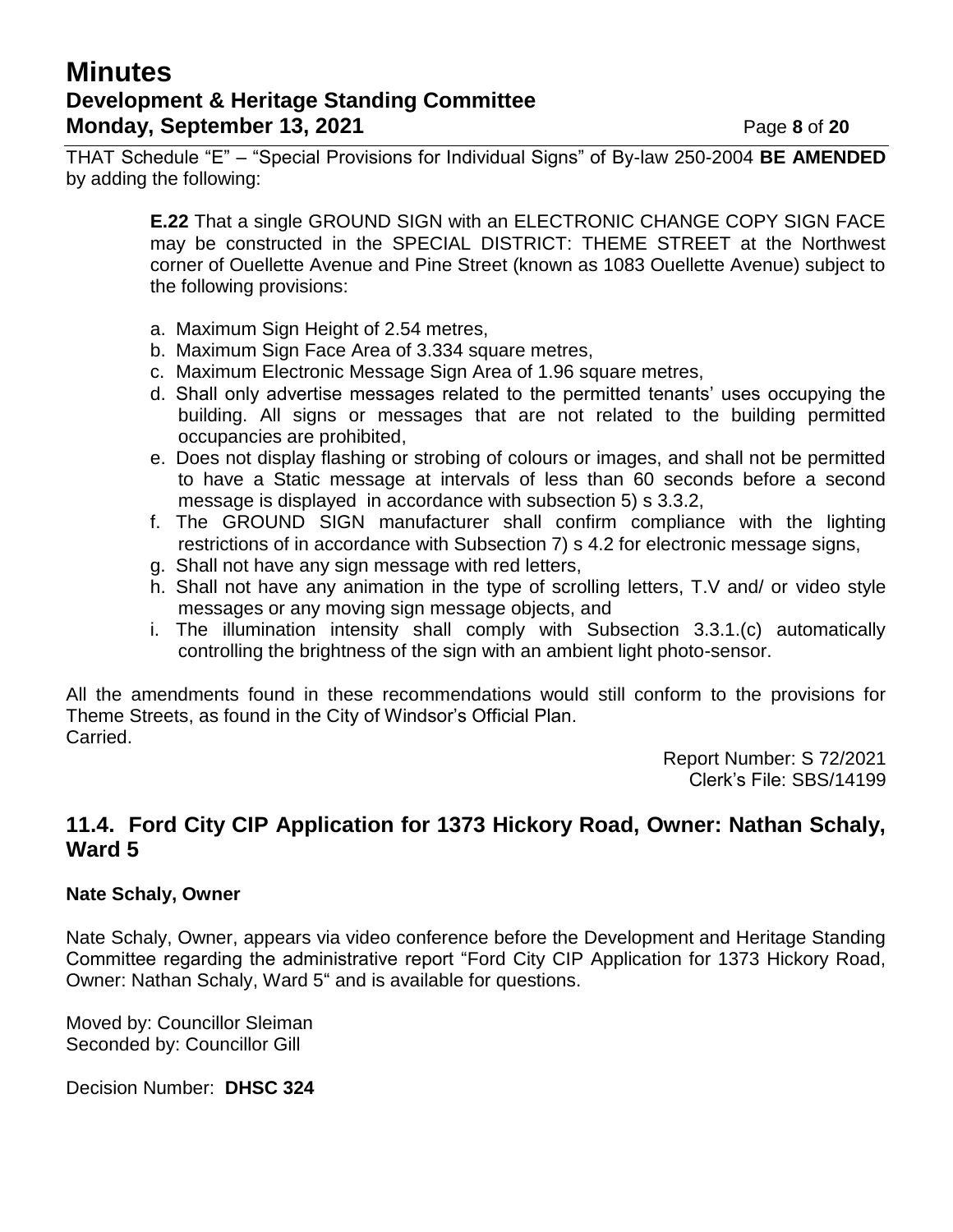# **Minutes Development & Heritage Standing Committee Monday, September 13, 2021 Page 9** of 20

- I. THAT the request for incentives under the Ford City CIP Financial Incentive Programs made by Nathan Schaly, the owner of the property located at 1373 Hickory Road **BE APPROVED**, for the following incentive programs:
	- *i. New Residential Development Grant i*n the maximum amount of \$5,000 for two (2) new residential units;
	- *ii. Municipal Development Fees Grant Program* in the amount of +/-\$5,920
	- *iii. Building/Property Improvement Tax Increment Grant Program* for 100% of the municipal portion of the tax increment for up to 10 years in the amount of +/- \$4,563 per year.
- II. THAT the CAO and City Clerk **BE AUTHORIZED** to prepare the agreement between the City and Nathan Schaly to implement the *Building/Property Improvement Tax Increment Grant Program* (only) in accordance with all applicable policies, requirements to the satisfaction of the City Planner as to content, the City Solicitor as to legal form, and the CFO/City Treasurer as to financial implications;
- III. THAT the CAO and City Clerk **BE AUTHORIZED** to sign the Grant Agreement(s) in content satisfactory to the City Planner, in financial content to the satisfaction of the City Treasurer and in form satisfactory to the City Solicitor;
- IV. THAT funds in the amount of \$5,000 under the New *Residential Development Grant*  Program, and funds under the *Municipal Development Fees Grant Program* in the amount of +/-\$5,920 **BE TRANSFERRED** from the CIP Reserve Fund 226 to the Ford City CIP Project Fund (#7181046);
- V. THAT grants **BE PAID** to Nathan Schally, upon completion of the two (2) new residential units and improvements to the property located at 1373 Hickory Road, the Ford City CIP Fund (Project #7181046) to the satisfaction of the City Planner and Chief Building Official; and,
- VI. THAT grants approved **SHALL LAPSE** and **BE UNCOMMITTED** if the applicant has not completed the work and fulfilled the conditions within 2 years of the approval date. Carried.

Report Number: S 112/2021 Clerk's File: SPL/14201

#### **11.10. Close and Convey Part of the East/West Alley South of Wyandotte Street East, Abutting 814 Jos Janisse Avenue – SAA/6467 – Applicant: Abbey Charette – Ward 5**

#### **Kyle Davies, Applicant**

Kyle Davies, Applicant, appears via video conference before the Development and Heritage Standing Committee regarding the administrative report "Close and Convey Part of the East/West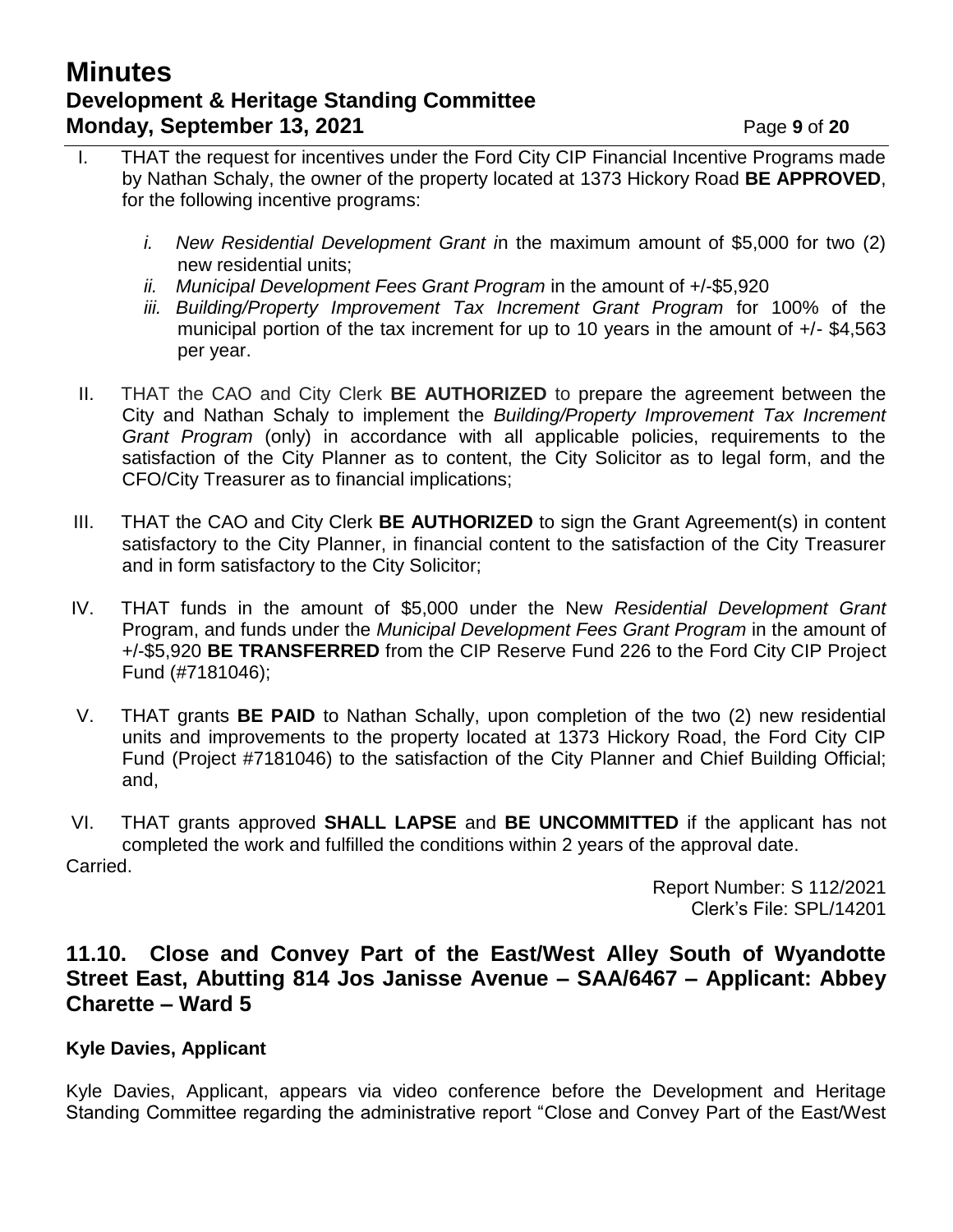# **Minutes Development & Heritage Standing Committee Monday, September 13, 2021 Page 10 of 20**

Alley South of Wyandotte Street East, Abutting 814 Jos Janisse Avenue – SAA/6467 – Applicant: Abbey Charette – Ward 5" and is available for questions.

Moved by: Councillor Sleiman Seconded by: Councillor Holt

Decision Number: **DHSC 330**

- I. THAT the 3.05 metre wide portion of the east/west alley south of Wyandotte Street East, abutting 814 Jos Janisse Avenue, and shown on Drawing No. CC-1792 *attached as* Appendix "A", **BE ASSUMED** for subsequent closure;
- II. THAT the 3.05 metre wide portion of the east/west alley south of Wyandotte Street East, abutting 814 Jos Janisse Avenue, and shown on Drawing No. CC-1792 *attached as* Appendix "A", **BE CLOSED AND CONVEYED** to the applicant, subject to the following:
	- a) Easement, subject to their being accepted in the City's standard form and in accordance with the City's standard practice, be granted to:
		- Bell Canada, ENWIN Utilities Ltd, MNSi and Enbridge Gas;
- III. THAT Conveyance Cost **BE SET** as follows:
	- a. For alley abutting lands zoned Residential RD1.2: \$1.00 plus deed preparation fee and proportionate share of the survey cost as invoiced to The Corporation of the City of Windsor by an Ontario Land Surveyor;
- IV. THAT the City Planner **BE REQUESTED** to supply the appropriate legal description, in accordance with Drawing Number CC-1792, *attached* as Appendix "A";
- V. THAT the City Solicitor **BE REQUESTED** to prepare the necessary by-law(s)
- VI. THAT the Chief Administrative Officer and City Clerk **BE AUTHORIZED** to sign all necessary documents approved as to form and content satisfactory to the City Solicitor; and

VII. THAT the matter **BE COMPLETED** electronically pursuant to By-law Number 366-2003. Carried.

> Report Number: S 97/2021 Clerk's File: SAA2021

## **11.6. Closure of Part of Dodsworth Street, Between Kay Street and Malden Road, Between 5168 and 5180 Malden Road - Applicant: T. Fasan - SAS/5917 - Ward 1**

**Averil Parent, representing Applicant**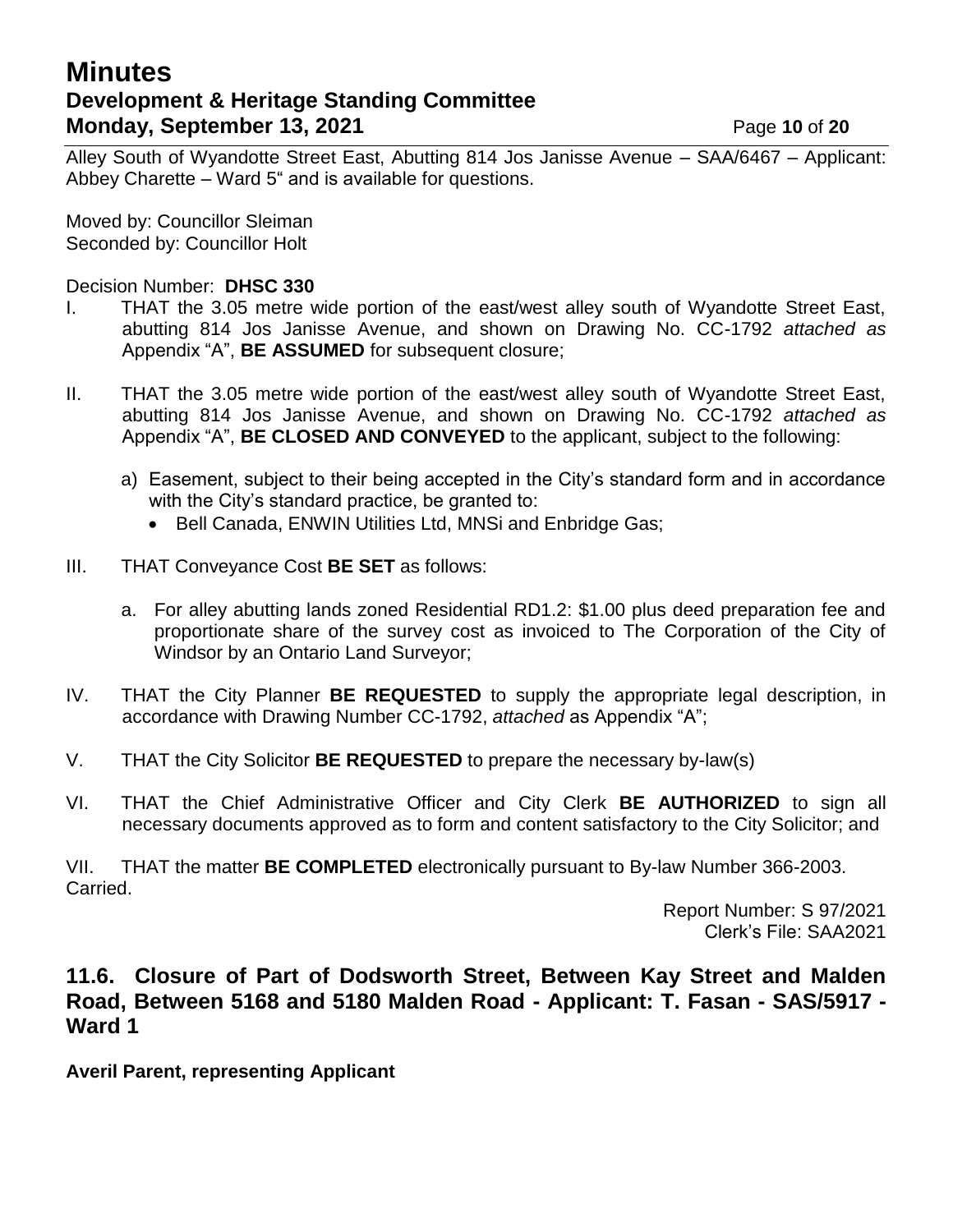# **Minutes Development & Heritage Standing Committee Monday, September 13, 2021 Page 11 of 20**

Averil Parent, representing the applicant appears via video conference before the Development and Heritage Standing Committee Meeting regarding the administrative report "Closure of Part of Dodsworth Street, Between Kay Street and Malden Road, Between 5168 and 5180 Malden Road – Applicant T. Fasan – SAS/5917-Ward 1" and provides a brief history of the application to close Dodsworth. Ms. Parent indicates that in 2019 when the application was initially started and prior to the changes to Provincial Policy statement there has been a huge increase in costs as the property was deemed developable. Ms. Parent indicates that she presented an option to administration that the City would retain the developable property and split the remaining lands. Ms. Parent indicates she was not provided details by administration since the application was last heard by this committee. Ms. Parent provides a potential solution as follows: the front portion would still be City right of way, retained by the City and still provide access to their property, and the back portion could be purchased at a non-developable rate.

Councillor Gill inquires as to the difference between developable and non-developable land. Chris Aspila, Senior Planner – Policy and Special Studies appears via video conference before the Development and Heritage Standing Committee Meeting regarding the administrative report "Closure of Part of Dodsworth Street, Between Kay Street and Malden Road, Between 5168 and 5180 Malden Road –Applicant T. Fasan – SAS/5917-Ward 1" and indicates there is a substantial price difference between the two, and that it is consistent with the street and alley closing policy.

Councillor Bortolin inquires that should the proponent go ahead with administrations recommendation, would they be denied a building permit. Mr. Aspila indicates that it's possible a building permit could be issued for the RD 1.4 portion of the right of way.

Councillor Bortolin inquires if the property is a developable lot, why isn't the City selling it. Wira Vendrasco, Deputy City Solicitor appears via video conference before the Development and Heritage Standing Committee Meeting regarding the administrative report "Closure of Part of Dodsworth Street, Between Kay Street and Malden Road, Between 5168 and 5180 Malden Road – Applicant T. Fasan – SAS/5917-Ward 1" and indicates that in accordance with the Official Plan it is preferred that development occur on municipally serviced areas, in this case the City would not be selling this property as a serviced lot.

Councillor Bortolin inquires whether a potential solution can include the right of way being retained by the City and selling the remainder at a non-developable rate. Ms. Vendrasco indicates that the purpose of applying for the road closure would be not to have to enter into an encroachment agreement for the driveway. Ms. Vendrasco believes that was the reason the applicant wanted to close the street. Ms. Vendrasco adds that the applicant would still have to enter into an agreement should the committee adopt the potential solution.

Ms. Parent indicates the reason for the closure related to the structure on the property not the driveway access.

Councillor Bortolin inquires whether the applicant would enter into an agreement along with the other property owner related to access to the street. Ms. Parent indicates if the road is closed fully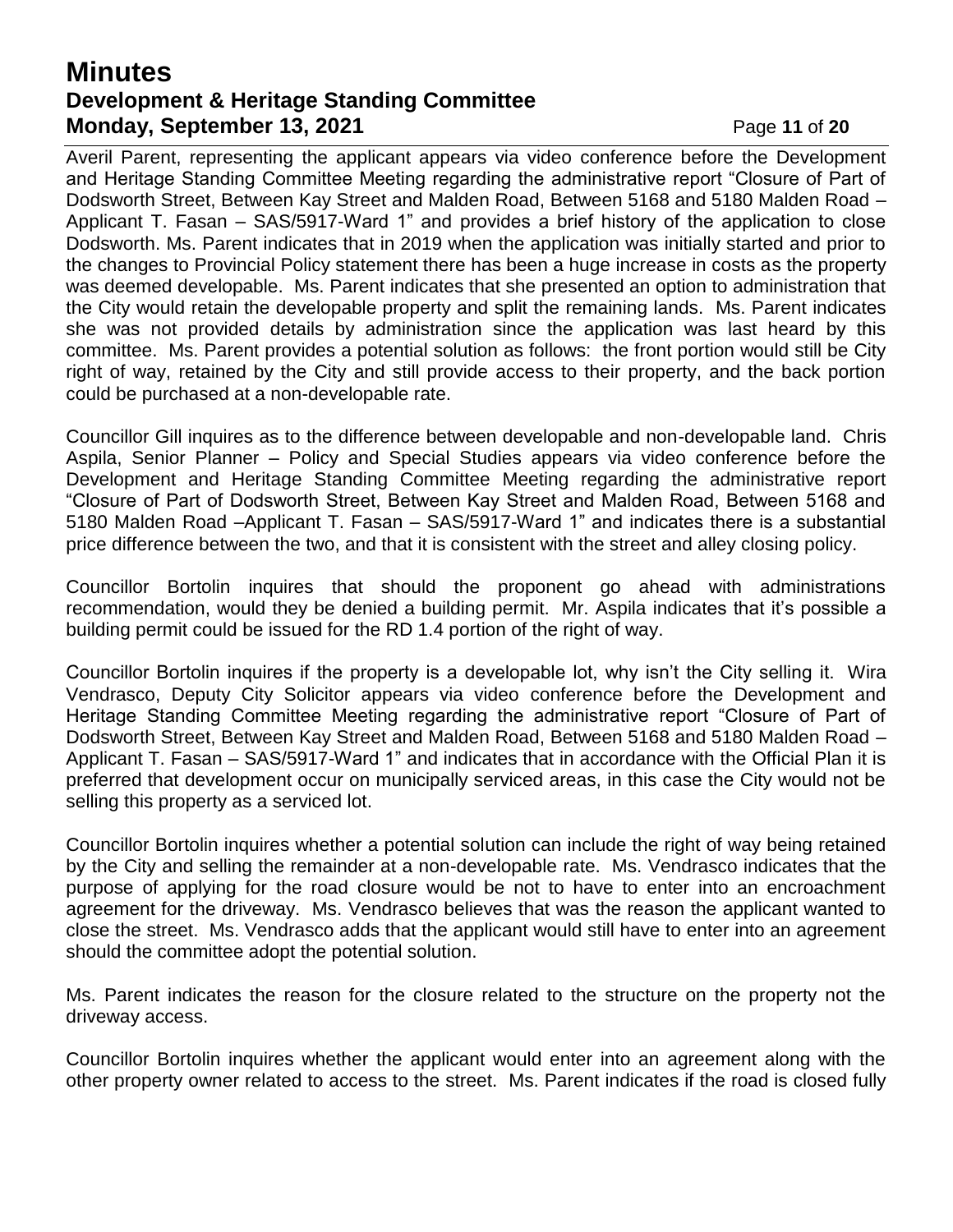# **Minutes Development & Heritage Standing Committee Monday, September 13, 2021 Page 12 of 20**

from Malden, then an agreement would be required to access their property through the vacant land. Ms. Parent adds that the option she presented wouldn't require this.

Councillor Bortolin inquires if the property remains status quo and an application for a building permit is made for that lot in 5 years, what process is in place for allowing neighbours to object. Mr. Aspila indicates that the property is a developable property zoned RD1.4. If the proposal was consistent with the guidelines required then there is no mechanism for objection, only the building permit application process. Mr. Aspila adds that if a re-zoning was requested the planning meeting process would be necessary. Mr. Aspila indicates that administration has based their recommendation on the Council approved Street and Alley closing policy.

Councillor Holt inquires if the status quo remains, could the City sell this property tomorrow and could someone build a house on it. Mr. Aspila indicates yes, but it would create issues related to driveway access, Dodsworth provides access to the 2 properties' driveways.

Councillor Holt inquires as to why the City is charging the proponents the developable fees. Mr. Aspila indicates ultimately it is the committee and Council's right to decide based on the information provided. Mr. Aspila adds that administration has deemed the property developable. Ms. Vendrasco indicates that the City recently developed vacant lots and put in services on those properties and received substantially more than this cost.

Moved by: Councillor Holt Seconded by: Councillor Gill

Decision Number: **DHSC 326**

That the City **RETAIN** the front developable RD 1.4 portion of Dodsworth St. between Kay Street and Malden Road; and,

That the remaining undevelopable property DRD 1.1 portion at the rear of the subject right-of-way **BE CLOSED AND CONVEYED** and be offered to the abutting land owners at the undevelopable fee;"and,

That the front developable RD 1.4 portion of Dodsworth St. between Kay Street and Malden Road **BE OFFERED** for sale by the City's Real Estate Services Department. Carried.

Report Number: S 41/2020 & Al 7/2021 Clerk's File: SAA2021

## **11.11. SAA/6514 - Close N/S Alley between Ford Blvd and Buckingham Dr, between South National St and Reginald St - Applicant: Hans Fyn - Ward 8**

Moved by: Councillor Holt Seconded by: Councillor Sleiman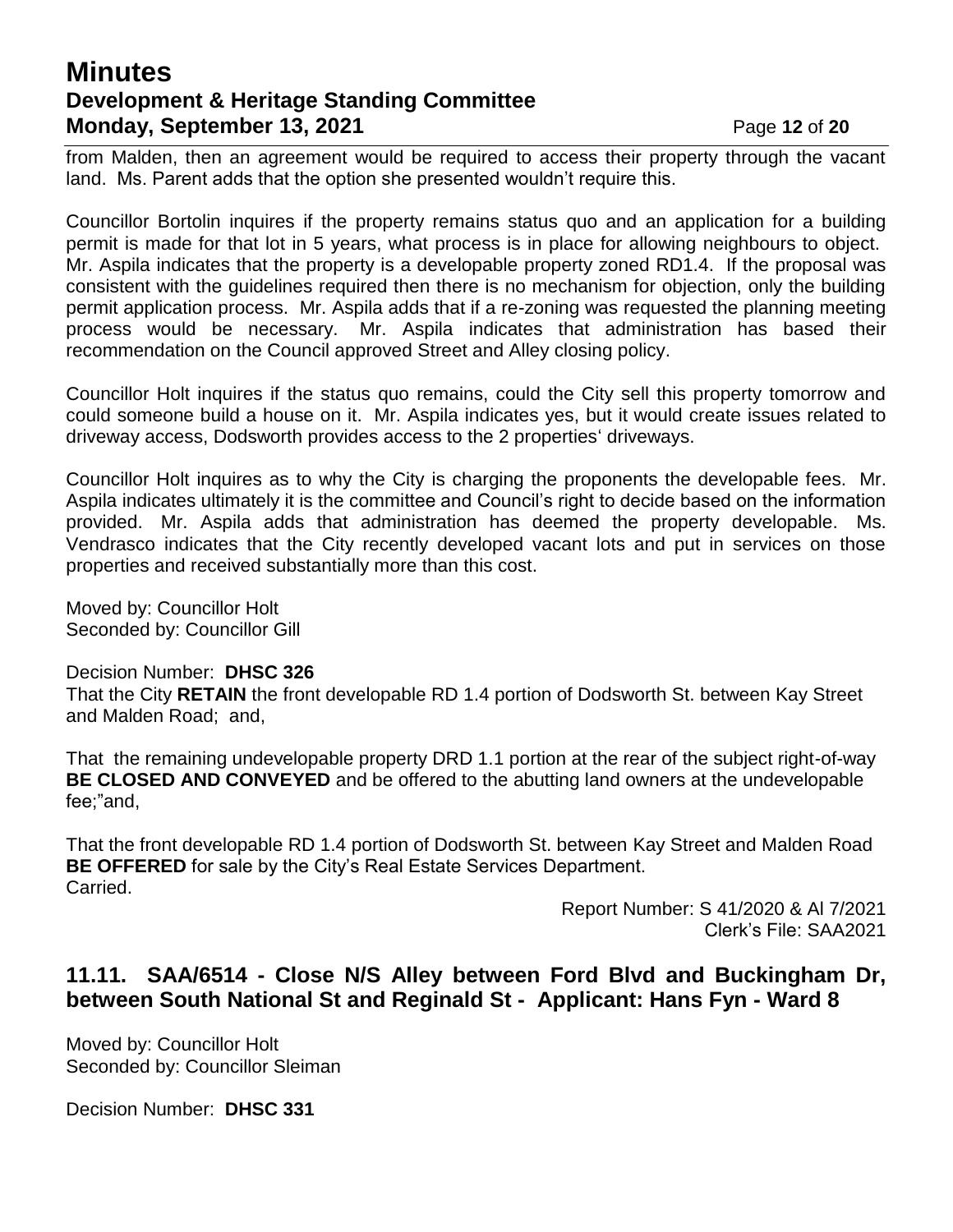# **Minutes Development & Heritage Standing Committee Monday, September 13, 2021 Page 13 of 20**

- I. THAT the portion of the 3.68 metre wide north/south alley located between South National Street and Reginald Street, between Ford Boulevard and Buckingham Drive, and shown on Drawing No. CC-1796 attached as Appendix "A", **BE ASSUMED** for subsequent closure.
- II. THAT the portion of the 3.68 metre wide north/south alley located between South National Street and Reginald Street, between Ford Boulevard and Buckingham Drive, and shown on Drawing No. CC-1796 attached as Appendix "A", **BE CLOSED AND CONVEYED** in two equal halves, along the centre of the subject alley, to the abutting property owners, subject to the following:
	- a) Easement, subject to their being accepted in the City's standard form and in accordance with the City's standard practice, be granted to:
		- Bell Canada, MNSi and EnWin Utilities Ltd.
- III. THAT Conveyance Cost **BE SET** as follows:
	- a. For alley abutting lands zoned RD1.2: \$1.00 plus deed preparation fee and proportionate share of the survey costs as invoiced to The Corporation of the City of Windsor by an Ontario Land Surveyor.
- IV. THAT the City Planner **BE REQUESTED** to supply the appropriate legal description, in accordance with Drawing Number CC-1796, *attached* as Appendix "A".
- V. THAT the City Solicitor **BE REQUESTED** to prepare the necessary by-law(s).
- VI. THAT the Chief Administrative Officer and City Clerk **BE AUTHORIZED** to sign all necessary documents approved as to form and content satisfactory to the City Solicitor.

VII. THAT the matter **BE COMPLETED** electronically pursuant to By-law Number 366-2003. Carried.

> Report Number: S 101/2021 Clerk's File: SAA2021

## **11.3. Main Street/Building Facade Improvement CIP Application for 1662-1668 Ottawa Street, Owner: Biblioasis Inc. Ward 4**

#### **Dan Wells, Biblioasis Inc.**

Dan Wells, Biblioasis Inc. appears via video conference before the Development and Heritage Standing Committee Meeting regarding the administrative report "Main Street/Building Facade Improvement CIP Application for 1662-1668 Ottawa Street, Owner: Biblioasis Inc. Ward 4" and is available for questions.

Councillor Gill inquires as to the balance of the CIP fund. Kevin Alexander, Senior Planner-Special Projects appears via video conference before the Development and Heritage Standing Committee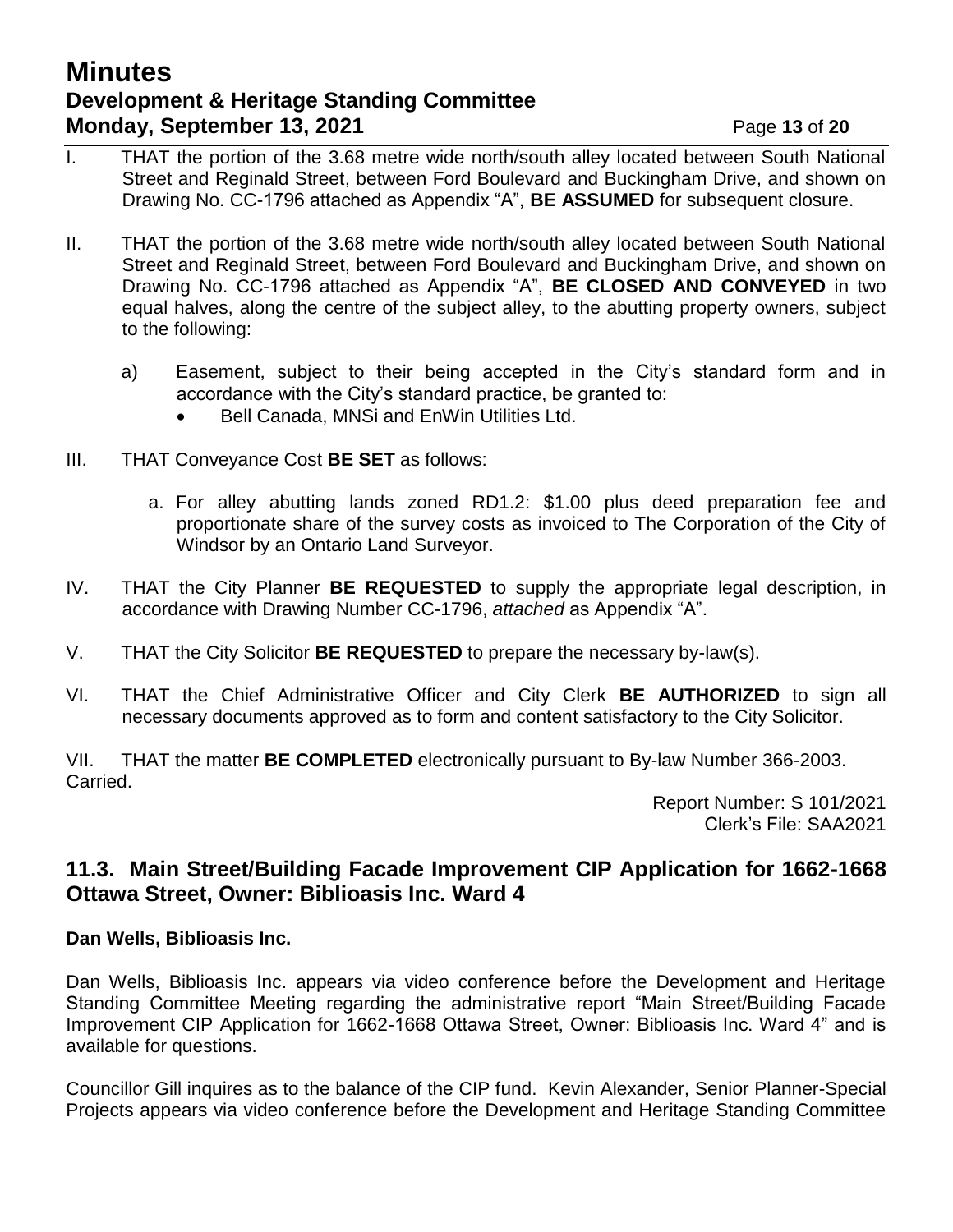# **Minutes Development & Heritage Standing Committee Monday, September 13, 2021 Page 14 of 20**

Meeting regarding the administrative report "Main Street/Building Facade Improvement CIP Application for 1662-1668 Ottawa Street, Owner: Biblioasis Inc. Ward 4" and indicates that this application is eligible for up to \$60,000 based on the Building Facade Community Improvement Plan for Main Streets. Mr. Alexander indicates that the reserve fund has \$711,000 and every year based upon how much money is used a request to Council is made during Budget to request more funding. Mr. Alexander adds that information is provided to Council related to the number of applications and the uptake, a decision would be made by Council during Budget deliberations as to the amount to be included in that fund.

Moved by: Councillor Holt Seconded by: Councillor Morrison

Decision Number: **DHSC 323**

- I. THAT the request made by Biblioasis Inc (c/o Daniel Wells), the owners of the property located at 1662-1668 Ottawa St., for *Building Facade Improvement grants* totalling a maximum of \$52,500 and *Building and Development Fees* grants totaling a maximum of +/- \$6,180 **BE APPROVED IN PRINCIPLE** under the *Building Facade Improvement Program and Urban Design Guidelines for Main Streets* Community Improvement Plan; and,
- II. THAT funds in the maximum amount of \$52,500 (*Building Facade Improvement grants*) and +/- \$6,180 (*Building and Development Fees* grants) under the *Building Facade Improvement Program and Urban Design Guidelines for Main Streets CIP* **BE TRANSFERRED** from the CIP Reserve Fund 226 to *the Building Facade Improvement Program – Main Streets CIP* Project Fund (Project #7219018) when the grant funds are ready to be paid out;
- III. THAT grants **BE PAID** to Biblioasis Inc. (Daniel Wells), upon completion of improvements to the exterior of the property located at 1662-1668 Ottawa St. from the *Building Facade Improvement Program – Main Streets* CIP Project Fund (Project #7219018) to the satisfaction of the City Planner and Chief Building Official; and,

IV. THAT grants approved **SHALL LAPSE** and the funds **BE UNCOMMITTED** if the applicant has not completed the work and fulfilled the conditions within 2 years of the council approval date. Carried.

> Report Number: S 102/2021 Clerk's File: SPL/14200

## **11.1. Follow Up to CR713-2016: Requirements for Conducting a Study on Costs of Services across Settlement Patterns (Ward 4)**

Councillor Holt inquires about the Halifax report and what if any planning lessons that administration has learned. Tracy Tang, Planner II-Revitalization & Policy Initiatives, appears via video conference before the Development and Heritage Standing Committee Meeting regarding the administrative report Follow Up to CR713/2016: Requirements for Conducting a Study on Costs of Services across Settlement Patterns (City Wide)" and indicates that there is a significant impact of the cost of hard services such as roads, water, sewer lines which are the 3 biggest monetary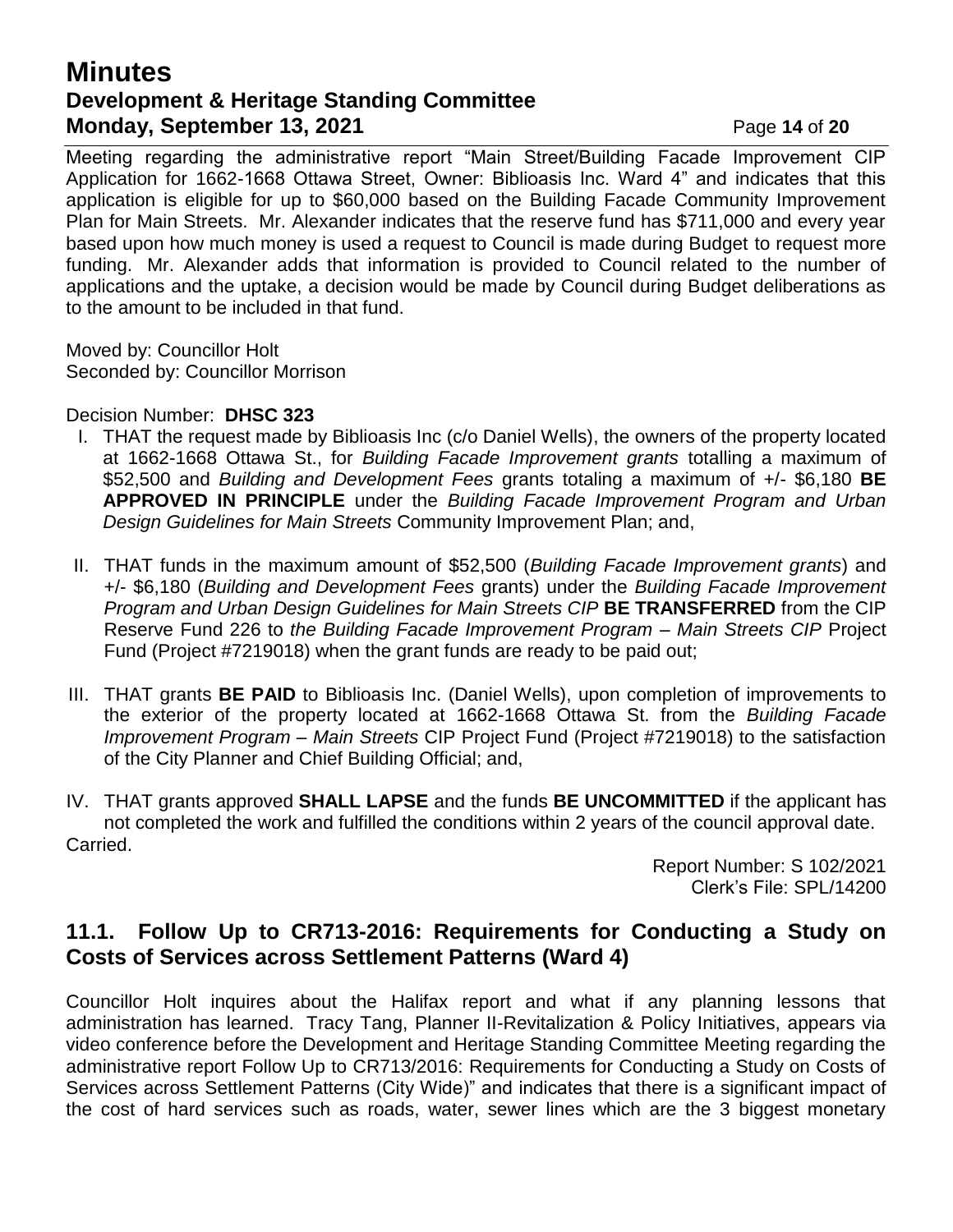# **Minutes Development & Heritage Standing Committee Monday, September 13, 2021 Page 15 of 20**

impacts of each of the neighbourhood patterns. Ms. Tang adds that soft services such as libraries, parks services have a smaller monetary impact. Ms. Tang indicates that they also learned about hard services and how they were costed, and unit indicators, as well as road frontage and the relationship between density and cost.

Councillor Holt inquires that if Windsor decides to go this route and study the cost of services, revenue in different classifications, would it be a valuable tool in planning future development, costs and what is put out in different settlement patterns. Thom Hunt, City Planner, appears via video conference before the Development and Heritage Standing Committee Meeting regarding the administrative report Follow Up to CR713/2016: Requirements for Conducting a Study on Costs of Services across Settlement Patterns (City Wide)" and indicates in areas of higher density there is a higher tax assessment. The official plan for the City highlights the intensification in various places, in the core and redevelopment areas, and that it is challenging to increase density across the City. Mr. Hunt provides information related to settlement patterns and drivers and adds that further exploration may be required.

Councillor Morrison indicates there is currently sufficient evidence and studies that exist, and inquires as to how Windsor moves forward on this without duplicating existing studies. Mr. Hunt provides comment related to existing studies, which are generic and adds that if Council wants to get down to the funding the City would have to do their own study. Mr. Hunt indicates that the land value equation also plays a part in this and that basic principals are understood.

Councillor Morrison inquires as to when the City's Official Plan is going to be updated. Michael Cooke, Manager Planning Policy appears via video conference before the Development and Heritage Standing Committee Meeting regarding the administrative report Follow Up to CR713/2016: Requirements for Conducting a Study on Costs of Services across Settlement Patterns (City Wide)" and provides information related to Official Plan updates. Mr. Cooke indicates that they've started the process of drafting updates by chapter including housekeeping amendments and Provincial Policy Statement changes and the Heritage chapter will probably be the first one to come through to this committee in the near future.

Councillor Gill inquires as to the Sandwich annexd lands next phases of development. Administration indicates that the County Rd. 42 secondary plan was completed which set density targets for neighbourhoods in that area which includes a various complement of land uses. This includes what it costs to drive the services and the City wants to be able to appeal to as many markets as possible.

Councillor Gill inquires as to a timeframe for the Sandwich area development. Mr. Cooke indicates that the East Pelton area was approved first, and the area east of  $8<sup>th</sup>$  Concession close to County Rd. 42 that more work is required including studies.

Councillor Morrison inquires about a town centre in the Sandwich area. Mr. Cooke indicates that a larger mix of land uses is proposed for that area including availability of parkland, community centres, and libraries, pedestrian and cycling paths.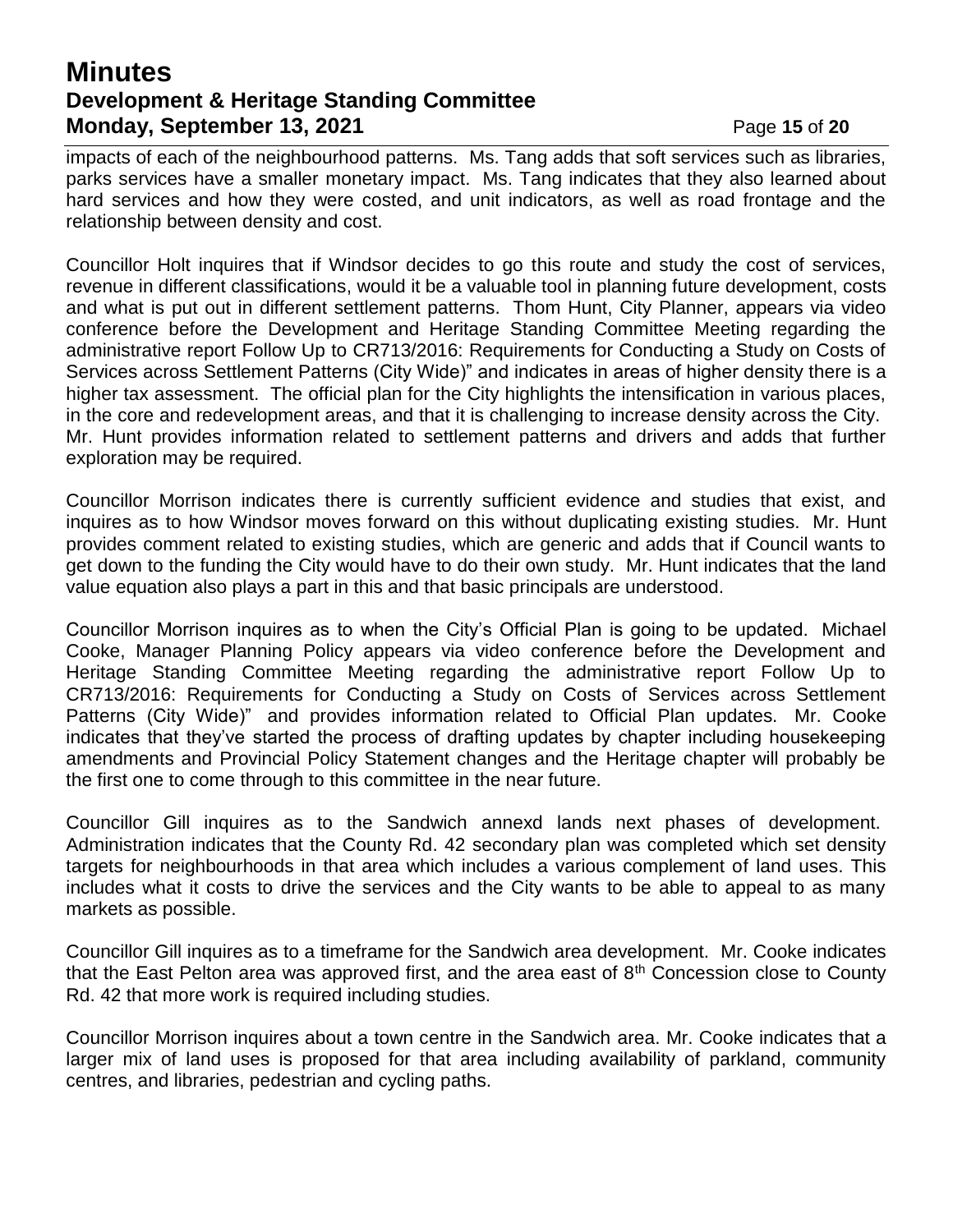# **Minutes Development & Heritage Standing Committee Monday, September 13, 2021 Page 16 of 20**

Councillor Holt inquires whether the current Official Plan will support that growth. Ms. Tang indicates that there are policies in the official plan to promote intensification and to ensure land use is balanced and sustainable.

Moved by: Councillor Holt Seconded by: Councillor Morrison

#### Decision Number: **DHSC 321**

THAT the City Planner **BE DIRECTED** to report back to the Development & Heritage Standing Committee before the end of 2021 with the following:

- a. Official Plan policy options to further enhance and strengthen densification and intensification as part of the City's overarching growth strategy, including timelines, funding and resource options to prepare that background work for an OPA or OP update; and,
- b. In order to better inform that policy work around, the Chief Planner is requested to report back with options to host one (or more) design charette workshops to co-create with community leaders a vision for a complete community city block that would capture the very best of global placemaking practices when certain density thresholds are achieved.

Carried.

Report Number: S 75/2021 Clerk's File: GM2021

## **11.5. Brownfield Redevelopment Community Improvement Plan (CIP) application submitted by Riverside Horizons Inc. for 3251 Riverside Drive East (Ward 5)**

Councillor Sleiman provides a brief outline of the property in the application, and is in favour of the development.

Moved by: Councillor Sleiman Seconded by: Councillor Morrison

- I. THAT the request made by Riverside Horizons Inc. to participate in the Environmental Site Assessment Grant Program **BE APPROVED** for the completion of a proposed Phase II Environmental Site Assessment Study for property located at 3251 Riverside Drive East pursuant to the City of Windsor Brownfield Redevelopment Community Improvement Plan;
- II. THAT the City Treasurer **BE AUTHORIZED** to issue payment up to a maximum of \$15,000 based upon the completion and submission of a Phase II Environmental Site Assessment completed in a form acceptable to the City Planner and City Solicitor;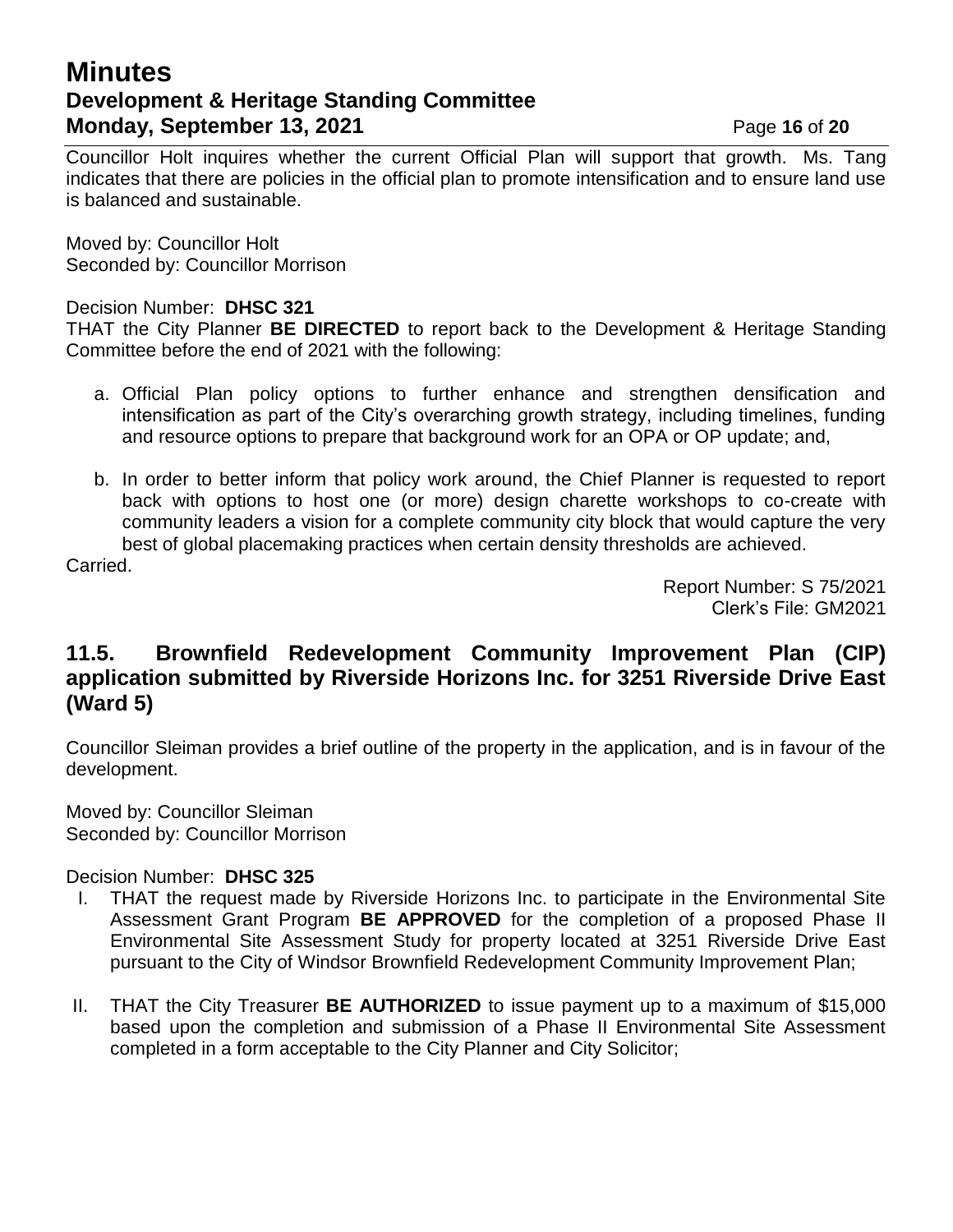# **Minutes Development & Heritage Standing Committee Monday, September 13, 2021 Page 17 of 20**

III. THAT the grant funds in the amount of \$15,000 under the Environmental Site Assessment Grant Program **BE TRANSFERRED** from the CIP Reserve Fund 226 as project requires to Brownfield Strategy Remediation (project 7069003);

IV. THAT should the proposed Phase II Environmental Site Assessment Study not be completed within two (2) years of Council approval, the approval **BE RESCINDED** and the funds be uncommitted and made available for other applications.

Carried.

Report Number: S 111/2021 Clerk's File: SPL/14202

## **11.8. Close portion of North/South alley between Park Street and Wyandotte Street W, between Pelissier Street and Dougall Avenue abutting 531 Pelissier Street - Applicant: 531 Pelissier Ltd - Ward 3, SAA/6462**

Councillor Bortolin provides a brief outline of the application and indicates that the City is working with MPAC to solve the issues related to this property.

Moved by: Councillor Sleiman Seconded by: Councillor Holt

- I. THAT the 0.20 metre wide portion of the north/south alley between Park Street and Wyandotte Street W, between Pelissier Street and Dougall Avenue, abutting 531 Pelissier Street, and shown on Drawing No. CC-1791 *attached as* Appendix "A", **BE ASSUMED** for subsequent closure;
- II. THAT the 0.20 metre wide portion of the north/south alley between Park Street and Wyandotte Street W, between Pelissier Street and Dougall Avenue, abutting 531 Pelissier Street, and shown on Drawing No. CC-1791 *attached as* Appendix "A", **BE CLOSED AND CONVEYED** to the applicant, subject to the following:
	- a) Easement, subject to their being accepted in the City's standard form and in accordance with the City's standard practice, be granted to:
		- **ENWIN Utilities Ltd:**
- III. THAT Conveyance Cost **BE SET** as follows:
	- a. For alley abutting lands zoned Commercial CD3.6: \$193.75 per square metre without easements or \$96.88 per square metre with easements;
- IV. THAT the City Planner **BE REQUESTED** to supply the appropriate legal description, in accordance with Drawing Number CC-1791, *attached* as Appendix "A";
- V. THAT the City Solicitor **BE REQUESTED** to prepare the necessary by-law(s);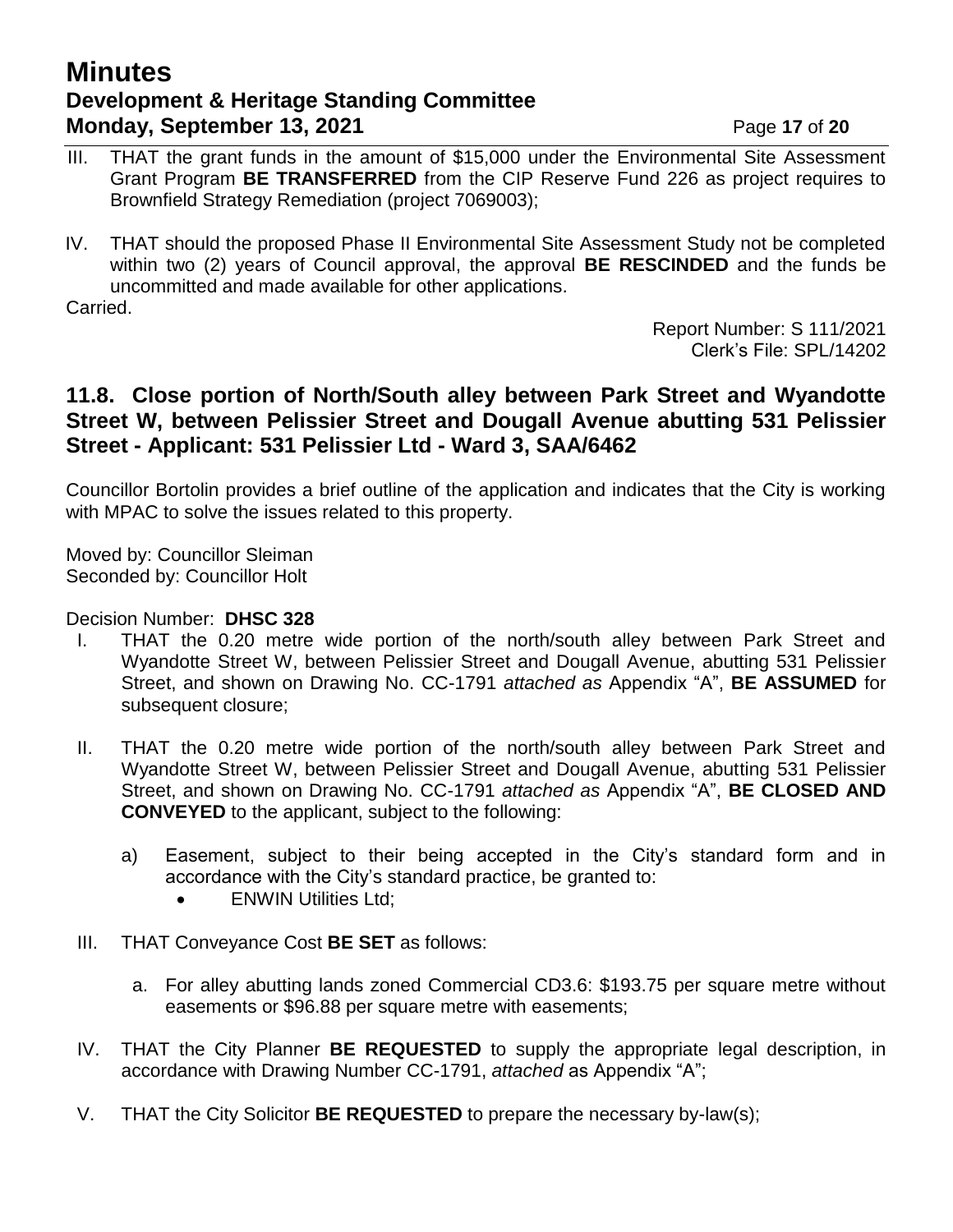VI. THAT the Chief Administrative Officer and City Clerk **BE AUTHORIZED** to sign all necessary documents approved as to form and content satisfactory to the City Solicitor; and,

VII. THAT the matter **BE COMPLETED** electronically pursuant to By-law Number 366-2003. Carried.

Report Number: S 95/2021 Clerk's File: SAA2021

## **11.9. Close and Convey the East/West Alley Between Lansing Street and Reddock Avenue, Between Second Street and Third Street, Abutting 1975 Lansing Street – SAA/6406 – Applicant: Daniel Apic – Ward 1**

Moved by: Councillor Sleiman Seconded by: Councillor Morrison

- I. THAT the portion of the 5.49 metre wide east/west alley located between Lansing Street and Reddock Avenue, between Second Street and Third Street, abutting 1975 Lansing Street, and shown as "Part 1" on Drawing No. CC-1790 attached as Appendix "A", **BE ASSUMED**  for subsequent closure;
- II. THAT the portion of the 5.49 metre wide east/west alley located between Lansing Street and Reddock Avenue, between Second Street and Third Street, abutting 1975 Lansing Street, and shown as Part 1" on Drawing No. CC-1790 attached as Appendix "A", **BE CLOSED AND CONVEYED** to the applicant;
- III. THAT the portion of the 5.49 metre wide east/west alley located between Lansing Street and Reddock Avenue, between Second Street and Third Street, abutting 1991 Lansing Street, and shown as "Part 2" on Drawing No. CC-1790 attached as Appendix "A", **BE ASSUMED**  for subsequent closure;
- IV. THAT the portion of the 5.49 metre wide east/west alley located between Lansing Street and Reddock Avenue, between Second Street and Third Street, abutting 1991 Lansing Street, and shown as Part 2" on Drawing No. CC-1790 attached as Appendix "A", **BE CLOSED AND CONVEYED** to the owner of 1991 Lansing Street;
- V. THAT Conveyance Cost **BE SET** as follows:
	- b. For alley abutting lands zoned Development Reserve District DRD1.1 \$1.00 plus deed preparation fee and proportionate share of the survey costs as invoiced to The Corporation of the City of Windsor by an Ontario Land Surveyor;
- VI. THAT the City Planner **BE REQUESTED** to supply the appropriate legal description, in accordance with Drawing Number. CC-1790, *attached* as Appendix "A";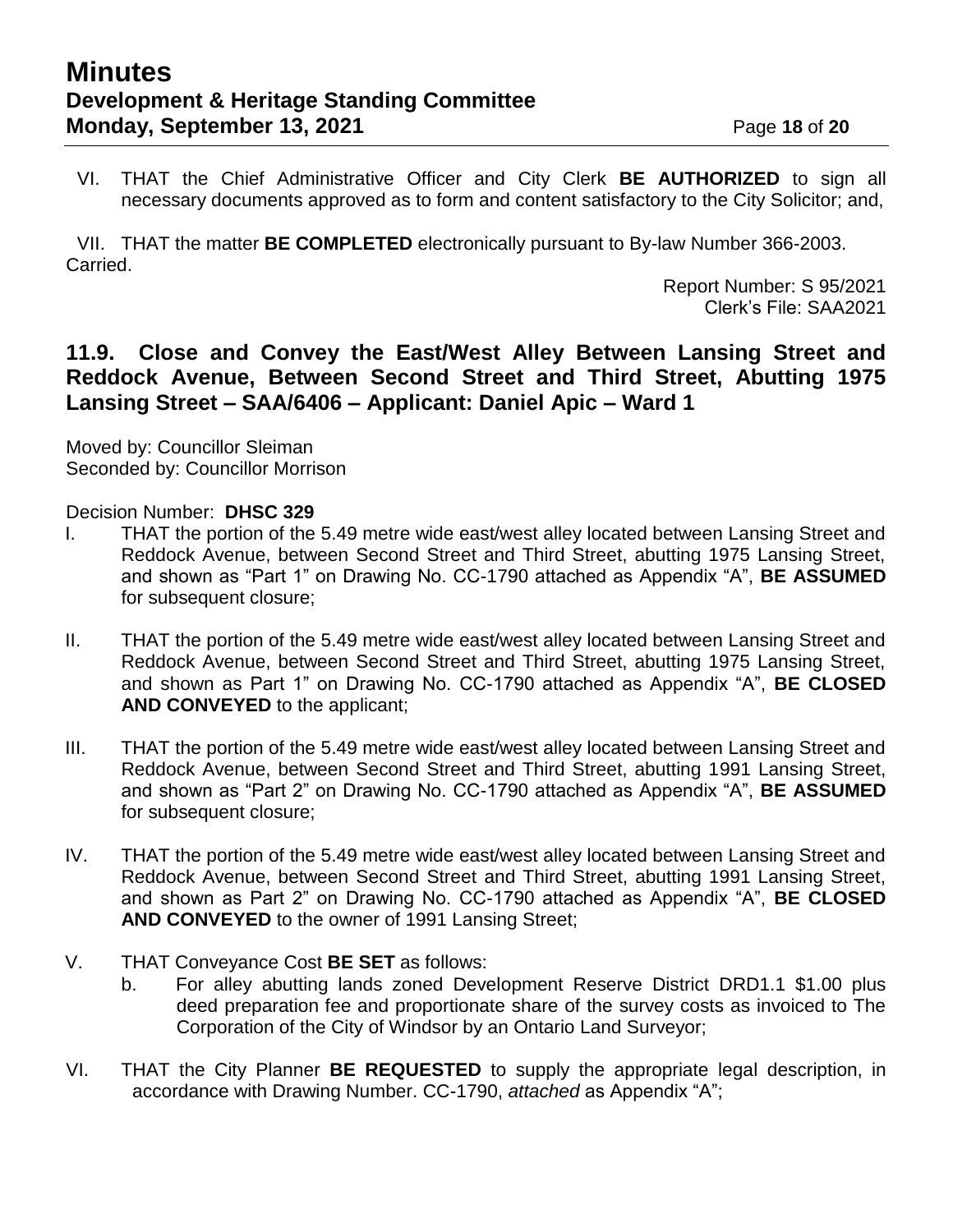# **Minutes Development & Heritage Standing Committee Monday, September 13, 2021 Page 19 of 20**

VII. THAT the City Solicitor **BE REQUESTED** to prepare the necessary by-law(s);

VIII. THAT the Chief Administrative Officer and City Clerk **BE AUTHORIZED** to sign all necessary documents approved as to form and content satisfactory to the City Solicitor;

IX. THAT the matter **BE COMPLETED** electronically pursuant to By-law Number 366-2003. Carried.

> Report Number: S 96/2021 Clerk's File: SAA2021

#### **11.12. Oversizing/Cost Sharing for the Orchards Subdivision | 2601817 Ontario Ltd. and Imperial Developments Inc.**

Moved by: Councillor Holt Seconded by: Councillor Morrison

Decision Number: **DHSC 332**

- I. THAT Council **APPROVE** an Oversizing/Cost Sharing payment to 2601817 Ontario Ltd. **estimated at** \$381,724, plus taxes (final payment to be based on actual construction costs), as the City's share of infrastructure costs associated with The Orchards Subdivision, to be funded from the New Infrastructure Development Project (Project ID# 7035119).
- II. THAT Council **APPROVE** the addition of interest calculated annually at an interest rate, which is based upon the City's cost of borrowing through Infrastructure Ontario plus 4%, to the storm sewer oversizing costs associated to the vacant lands to the north of the Orchards Subdivision on the south side of McGuire Street. The applicable rate and calculation of interest shall commence on the date that these services constructed are accepted onto maintenance by the Corporation. The costs plus accrued interest are to be paid by the owner of the lands north of the Orchards Subdivision on the south side of McGuire Street prior to the owner being permitted to connect into these services.

Carried.

Report Number: S 113/2021 Clerk's File: ZP/13865

## **12. COMMITTEE MATTERS**

## **12.1. Minutes of the International Relations Committee of its meeting held June 30, 2021**

Moved by: Councillor Holt Seconded by: Councillor Sleiman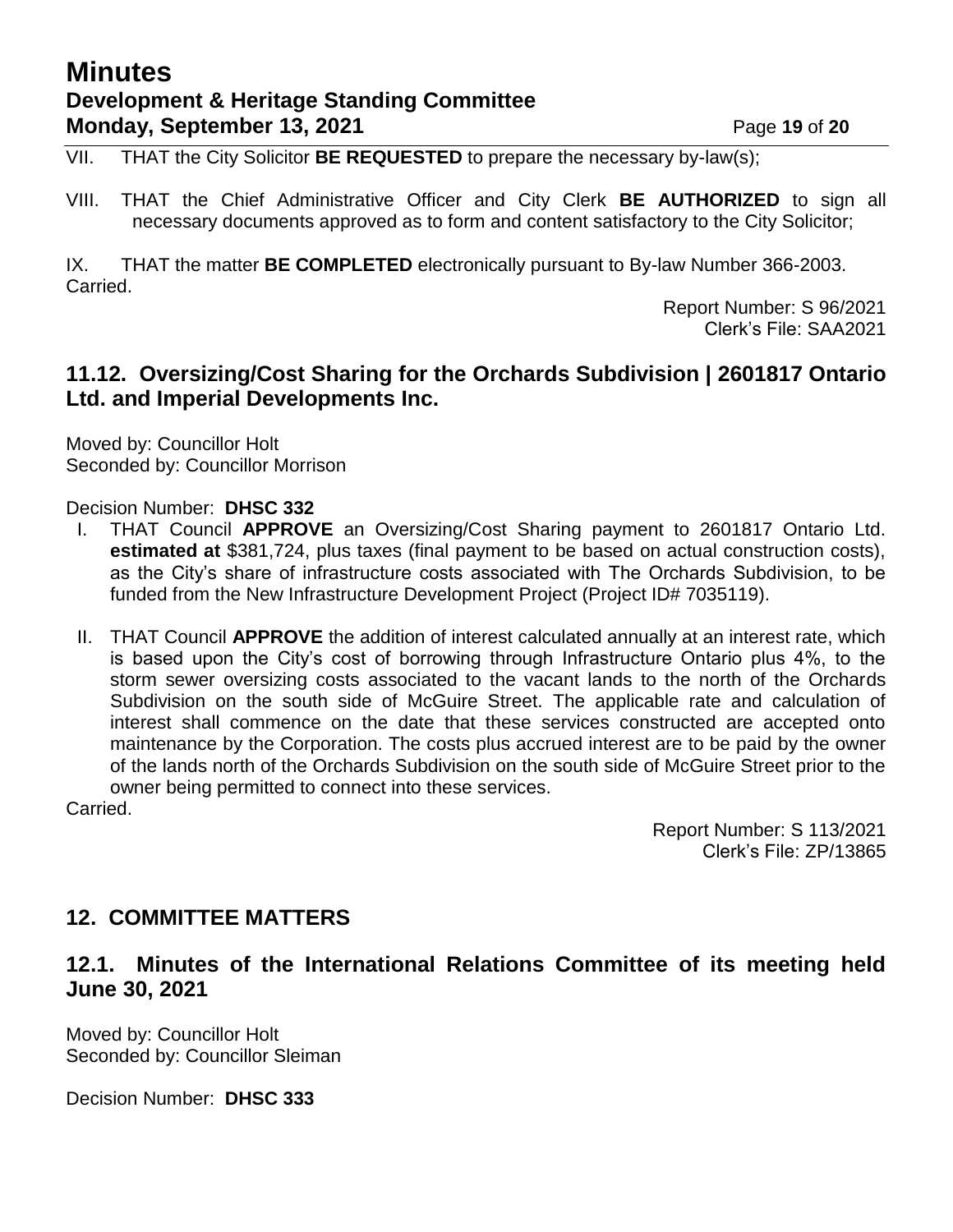# **Minutes Development & Heritage Standing Committee Monday, September 13, 2021 Page 20 of 20**

THAT the minutes of the International Relations Committee (IRC) of its meeting held June 30, 2021 **BE RECEIVED**. Carried.

> Report Number: SCM 255/2021 Clerk's File: MB2021

# **12.2. International Relations Committee 2020 Annual Report**

Moved by: Councillor Holt Seconded by: Councillor Gill

Decision Number: **DHSC 334** THAT the 2020 Annual Report of the International Relations Committee (IRC) **BE APPROVED**. Carried.

> Report Number: SCM 256/2021 Clerk's File: MB2021

# **13. QUESTION PERIOD**

None registered.

# **14. ADJOURNMENT**

There being no further business the meeting of the Development & Heritage Standing Committee (Administrative Matters) is adjourned at 7:15 o'clock p.m. Carried.

Ward 3 - Councillor Bortolin **Deptuy City Clerk** /

 $\overline{\phantom{a}}$  , and the contract of the contract of the contract of the contract of the contract of the contract of the contract of the contract of the contract of the contract of the contract of the contract of the contrac (Chairperson) Supervisor of Council Services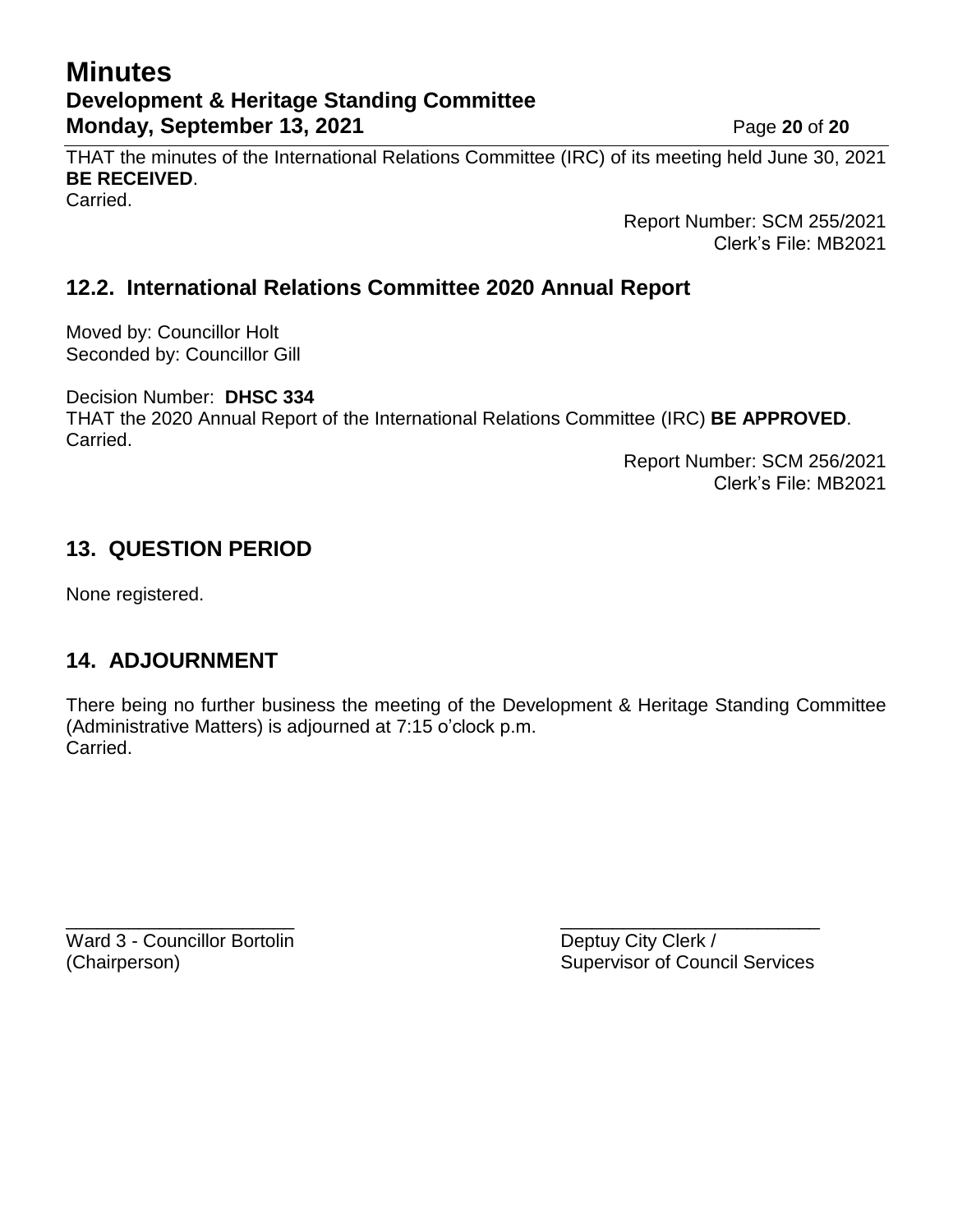



# Development & Heritage Standing Committee (Planning Act Matters)

Date: Monday, September 13, 2021 Time: 4:30 pm

## **MEMBERS PRESENT:**

#### **Councillors:**

Ward 3 - Councillor Bortolin (Chair) Ward 4 - Councillor Holt Ward 5 - Councillor Sleiman Ward 7 - Councillor Gill Ward 10 - Councillor Morrison

#### **Members:**

Member Gyemi

#### **Members Regrets:**

Member Moore Member Rondot

Clerk's NOTE: Members participated via video conference, in accordance with Procedure By-law 98-2011 as amended, which allows for electronic participation during a declared emergency.

#### **ALSO PRESENT ARE THE FOLLOWING FROM ADMINISTRATION:**

Jason Reynar – Chief Administrative Officer Thom Hunt – City Planner France Isabelle Tunks – Deputy City Engineer / Senior Manager of Engineering Neil Robertson – Deputy City Planner / Manager of Urban Design Michael Cooke – Deputy City Planner / Manager of Planning Policy Wira Vendrasco – Deputy City Solicitor, Legal and Real Estate Adam Pillon – Manager of Right-of-Way Barbara Rusan – Manager, Policy & Regulatory Services Adam Szymczak, Planner III – Zoning Christopher Aspila – Planner III – Policy & Special Studies Greg Atkinson – Planner III – Economic Development Kevin Alexander – Planner III – Special Projects Melissa Gasic, Planner II – Development Review Simona Simion, Planner II – Research & Policy Support Tracy Tang – Planner II – Revitalization & Policy Initiatives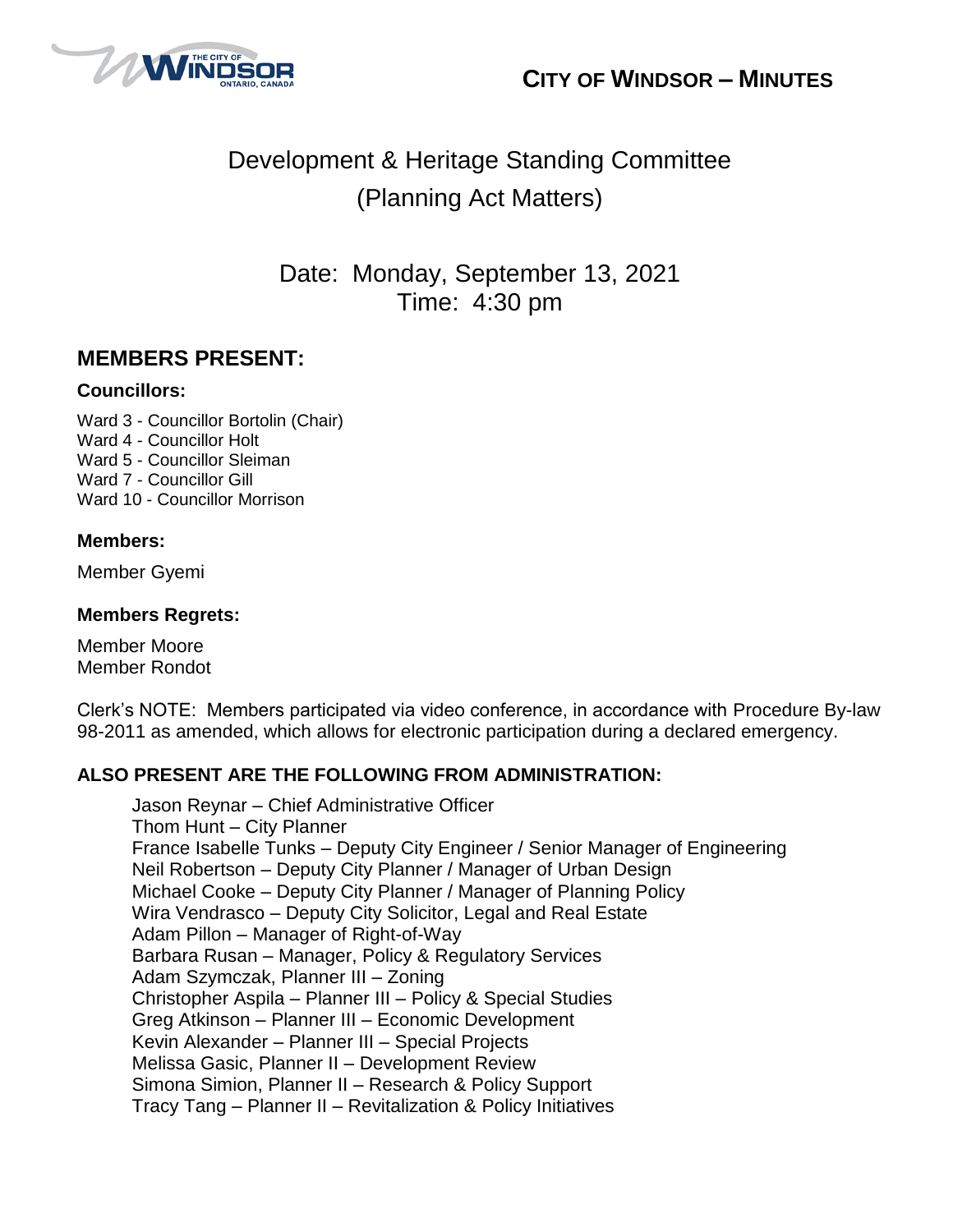# **MINUTES Development & Heritage Standing Committee Monday, September 13, 2021** Page 2 of 8

Rania Toufeili – Policy Analyst Stefan Fediuk – Landscape Architect Marianne Sladic, Clerk Steno Senior Sandra Gebauer, Council Assistant Anna Ciacelli, Deputy City Clerk / Supervisor of Council Services

# **1. CALL TO ORDER**

The Chairperson calls the meeting of the Development & Heritage Standing Committee to order at 4:33 pm.

# **2. DISCLOURES OF PECUNIARY INTEREST AND THE GENERAL NATURE THEREOF**

Member Gyemi discloses an interest and abstains from voting on Item 7.5 being the report of the Planner II – Development Review regarding " Official Plan Amendment – 1475 Huron Church Road to permit direct access to Huron Church Road, a Class 1 Arterial Road; OPA 146 [OPA/6363] - Ward 2," as his firm has been retained by the tenant of the subject property.

# **3. REQUEST FOR DEFERRALS, REFERRALS OR WITHDRAWALS**

None

## **4. COMMUNICATIONS**

None

# **5. ADOPTION OF THE PLANNING ACT MINUTES**

## **5.1 Minutes of the Development & Heritage Standing Committee (***Planning Act Matters***) minutes held July 12, 2021.**

Moved by: Councillor Gill Seconded by: Councillor Morrison

THAT the Minutes of the Development & Heritage Standing Committee meeting (*Planning Act Matters*) meeting held July 12, 2021 **BE ADOPTED** as presented.

CARRIED, UNANIMOUSLY.

Report Number: SCM 248/2021 Clerk's File: MB2021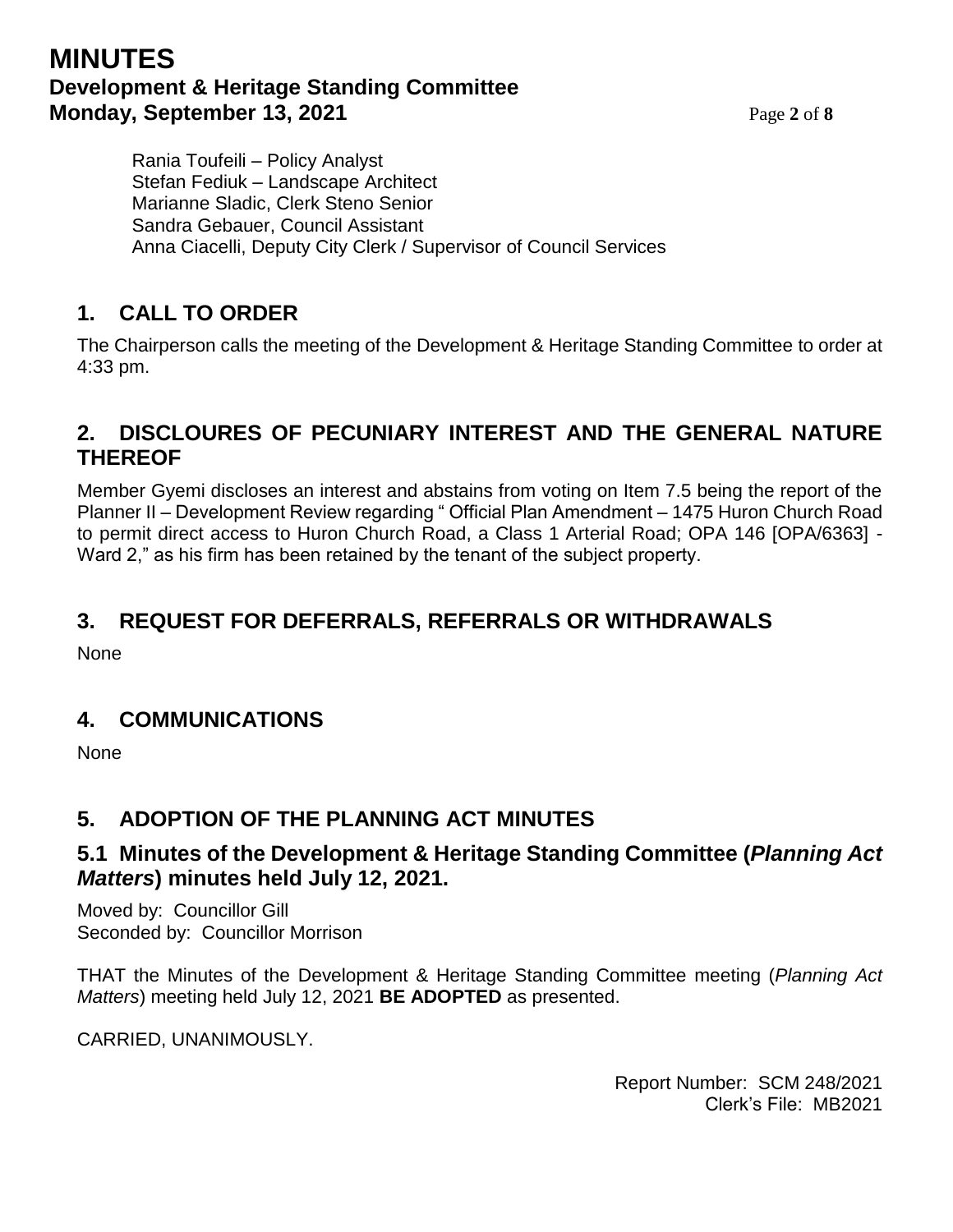# **MINUTES Development & Heritage Standing Committee Monday, September 13, 2021** Page 3 of 8

# **6. PRESENTATION & DELEGATIONS (***PLANNING ACT MATTERS***)**

- Item 7.2 Tracey Pillon-Abbs, Principal Planner representing applicant
- Item 7.2 Tony Chau, Senior Project Manager, Architectural Design Associates
- Item 7.2 Dr. Barry Emara, Ophthalmologist
- Item 7.2 Mark Recine, representing Dr. Emara
- Item 7.4 Randy Saccucci, Property Owner
- Item 7.4 Bobbie and Ben Bruneau, Area Residents
- Item 7.4 Amy Farkas, Dillon Consulting
- Item 7.5 Nick Dyjach, Agent, Strik Baldinelli Moniz
- Item 7.5 J. Lester, Transport Engineer, Strik Baldinelli Moniz,
- Item 7.5 Dave Traher, Applicant
- Item 7.6 Simon Chamely, Applicant

## **7. PLANNING ACT MATTERS**

## **7.1 Z-039/20 [ZNG/6250] – Jean Marc Laforest 1810 Alexis Rd – Rezoning Ward 5**

Adam Szymczak (author), Planner III – Zoning on behalf of Pablo Golob

Moved by: Councillor Sleiman Seconded by: Councillor Morrison

Decision Number: **DHSC 315**

#### RECOMMENDATIONS

1. THAT Zoning By-law 8600 **BE AMENDED** by changing the zoning of Lot 103, Plan 1083, located on the east side of Alexis Road, south of Milloy Street (known municipally as 1810 Alexis Road; Roll No. 010-350-02400) by adding a site specific exception to Section 20(1) as follows:

#### 420. **EAST SIDE OF ALEXIS ROAD, SOUTH OF MILLOY STREET**

For the lands comprising Lot 103, Plan 108, one *multiple dwelling* with a maximum of three *dwelling units* shall be an additional permitted *main use* and shall be subject to the following provisions:

- a) *Lot Width* minimum 12.0 m
- b) *Lot Area* minimum 390 m<sup>2</sup>
- c) *Lot Coverage* maximum 45.0%
- d) *Building Height Main Building* maximum 10.0 m
- e) *Front Yard* Depth minimum 4.60 m
- f) *Rear Yard* Depth minimum 7.50 m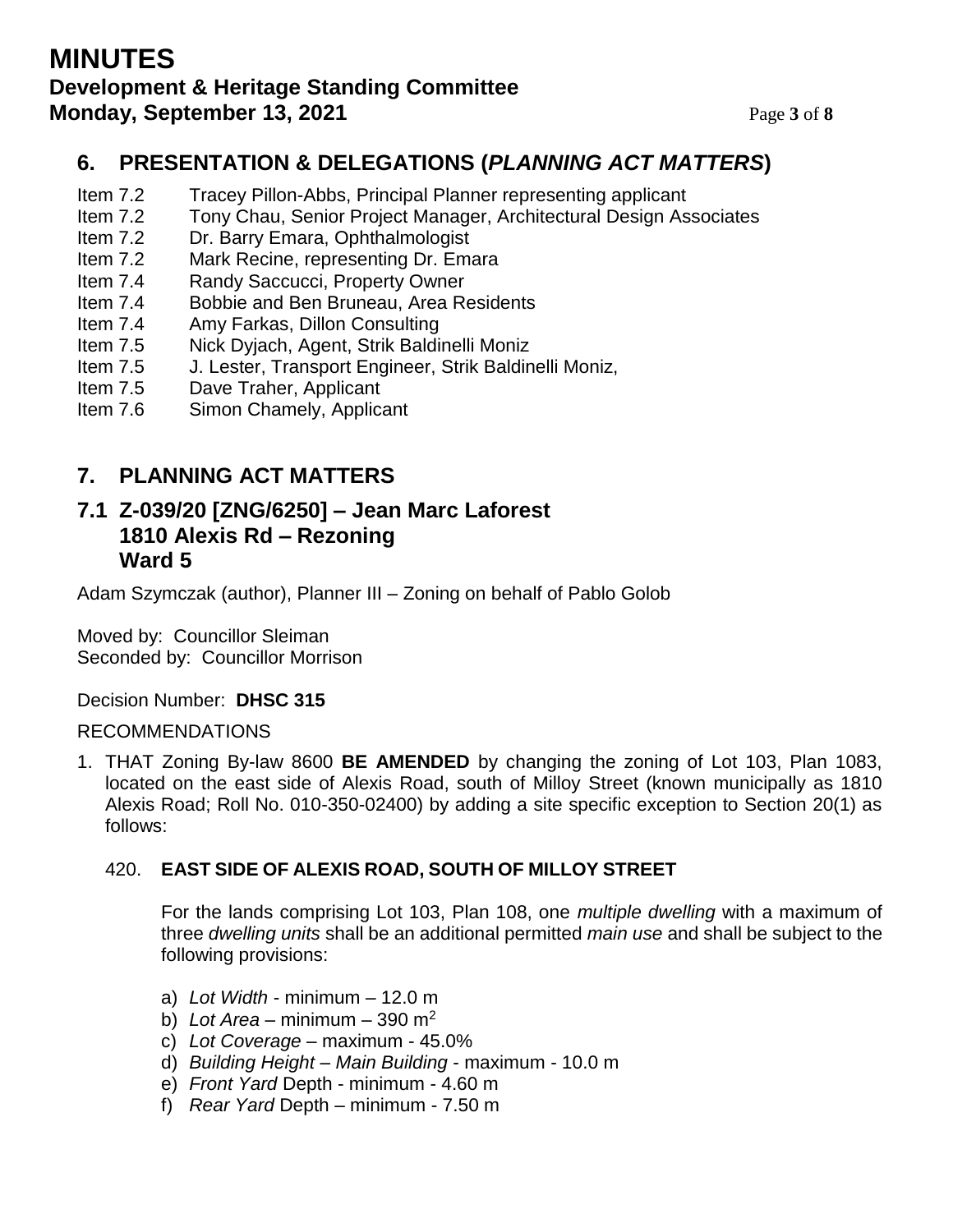# **MINUTES Development & Heritage Standing Committee Monday, September 13, 2021** Page 4 of 8

g) *Side Yard* Width – minimum - 1.10 m [ZDM 3; ZNG/6250]

Motion CARRIED UNANIMOUSLY

Report Number: S 99/2021 Clerk's File: ZB/14039

#### **7.2 Z-022/21 [ZNG/6481] – Petretta Construction Inc 10700 Tecumseh Rd E – Rezoning Ward 7**

Adam Szymczak (author), Planner III - Zoning

Councillor Gill and Member Gyemi have inquiries addressed by Mr. Szymczak

Moved by: Councillor Gill Seconded by: Councillor Holt

#### Decision Number: **DHSC 316**

#### **I** RECOMMENDATIONS

1. THAT Zoning By-law 8600 **BE AMENDED** by changing the zoning of Part of Lots 140 & 141, Concession 1, further described as Parts 5 to 8, Plan 12R-18564 (10700 Tecumseh Road East; Roll No. 070-730-04450; PIN 015971256), located on the north side of Tecumseh Road East, east of Clover Avenue, by adding a site specific provision to Section 20(1) as follows:

#### 421. **NORTH SIDE OF TECUMSEH ROAD EAST, EAST OF CLOVER AVENUE**

For the lands comprising Part of Lots 140 & 141, Concession 1, further described as Parts 5 to 8, Plan 12R-18564, a *medical office* shall be an additional permitted *main use*, and that for a *medical office*, the minimum number of required *parking spaces* shall be 62. [ZDM 14; ZNG/6481]

Motion CARRIED UNANIMOUSLY

Report Number: S 107/2021 Clerk's File: ZB/14179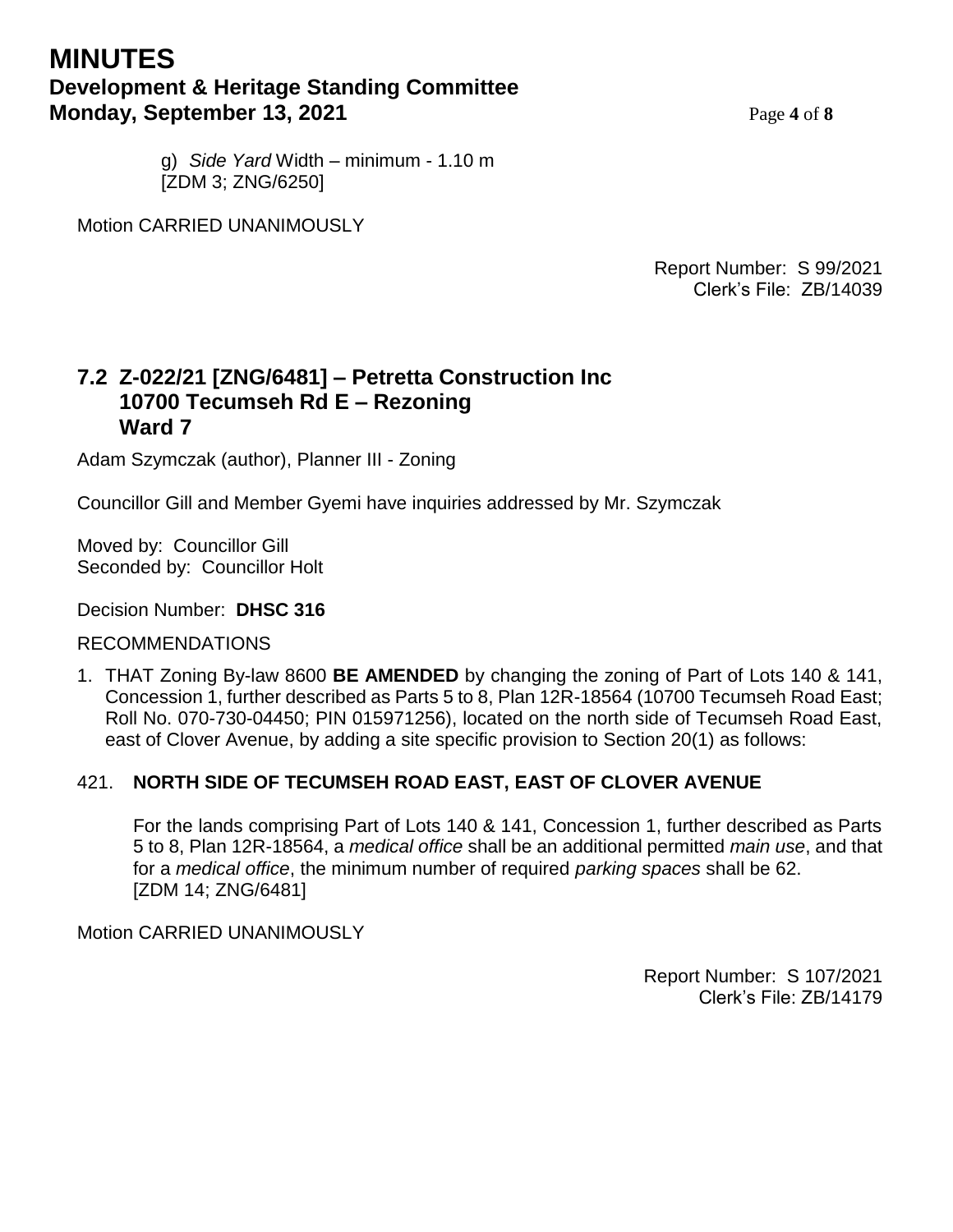## **7.3 Z-025/20 [ZNG/6171] – Lukasz Troczynski 3236-3240 Peter St – Rezoning Ward 2**

Simona Simion (author), Planner II – Research & Policy Support

Moved by: Councillor Holt Seconded by: Member Gyemi

Decision Number: **DHSC 317**

RECOMMENDATIONS

- I. THAT an amendment to City of Windsor Zoning Bylaw 8600 **BE APPROVED**, changing the zoning of the south part Lot 6, Plan 40, known municipally as 3236-3240 Peter St, from Residential District 3.3 (RD 3.3) to Residential District 3.1 (RD3.1).
- II. THAT the property **BE SUBJECT** to Site Plan Control (SPC) as a small-scale low profile residential development (as defined in the By-law 1-2004). The subject property is situated within Sandwich Community Improvement Plan.

Motion CARRIED UNANIMOUSLY

Report Number: S 104/2021 Clerk's File: ZB/14178

## **7.4 Z-020/21 [ZNG/6464] – 781 Erie St Inc 781 Erie St E – Rezoning Ward 4**

Simona Simion (author), Planner II – Research & Policy Support

Bobbie Bruneau (resident) notes concerns over parking in area. Inquire where employees, visitors and customers park? There are not 100 municipal spots available as listed in the report. Also, will there be rooftop party area on site?

Councillor Gill comments about parking. Member Gyemi discusses the variance already in place and the request in reduction in space. Councillor Sleiman comments about the use and considerations made. Ms. Simion addresses the comments/inquiries.

Moved by: Councillor Holt Seconded by: Councillor Sleiman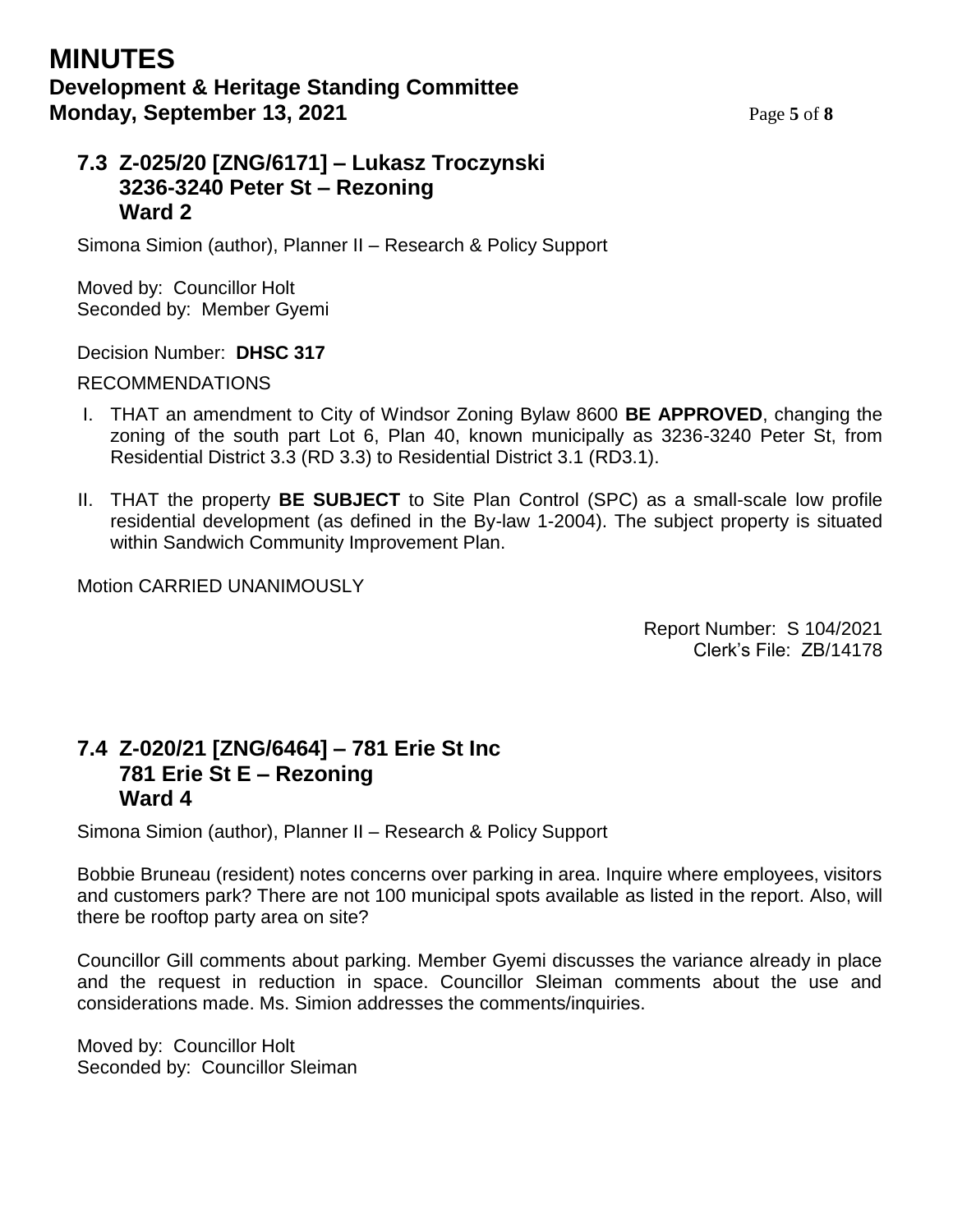# **MINUTES Development & Heritage Standing Committee Monday, September 13, 2021** Page 6 of 8

#### Decision Number: **DHSC 318**

#### RECOMMENDATIONS

I. THAT Zoning By-law 8600 **BE AMENDED** by adding a site specific exception to Section 20(1) for Lots 249 and 250 Plan 360; municipally known as 781 Erie Street East as follows:

#### 419. **SOUTH SIDE OF ERIE STREET EAST, WEST SIDE OF MARENTETTE AVE**

For the lands comprising Lots 249 and 250 Plan 360:

- a) *A hotel* shall be an additional permitted use
- b) Number of Parking Spaces for hotel– minimum 6
- c) Number of Loading Space minimum 0

[ZDM7; ZNG/6464]

Motion CARRIED Councillor Gill voting nay.

> Report Number: S 105/2021 Clerk's File: ZB/14177

## **7.5 OPA 146 [OPA/6363] – Ambassador West Land Corp 1415-1475 Huron Church Rd – Official Plan Amendment Ward 2**

Melissa Gasic (author), Planner II – Development Review

Ms Gasic provides a video presentation to summarize the proposed amendment

Councillors Sleiman & Gill inquire regarding previous denials of applications over access to Huron Church and related questions to access on Huron Church and to the north. Ms Gasic provides response.

Moved by: Councillor Sleiman Seconded by: Councillor Holt

Decision Number: **DHSC 319**

RECOMMENDATIONS

THAT an amendment to the City of Windsor Official Plan, Volume II, for a site-specific exemption to permit direct access to Huron Church Road (a Class 1 Arterial Road) for the subject lands located at 1475 Huron Church Road, **BE APPROVED**.

Motion CARRIED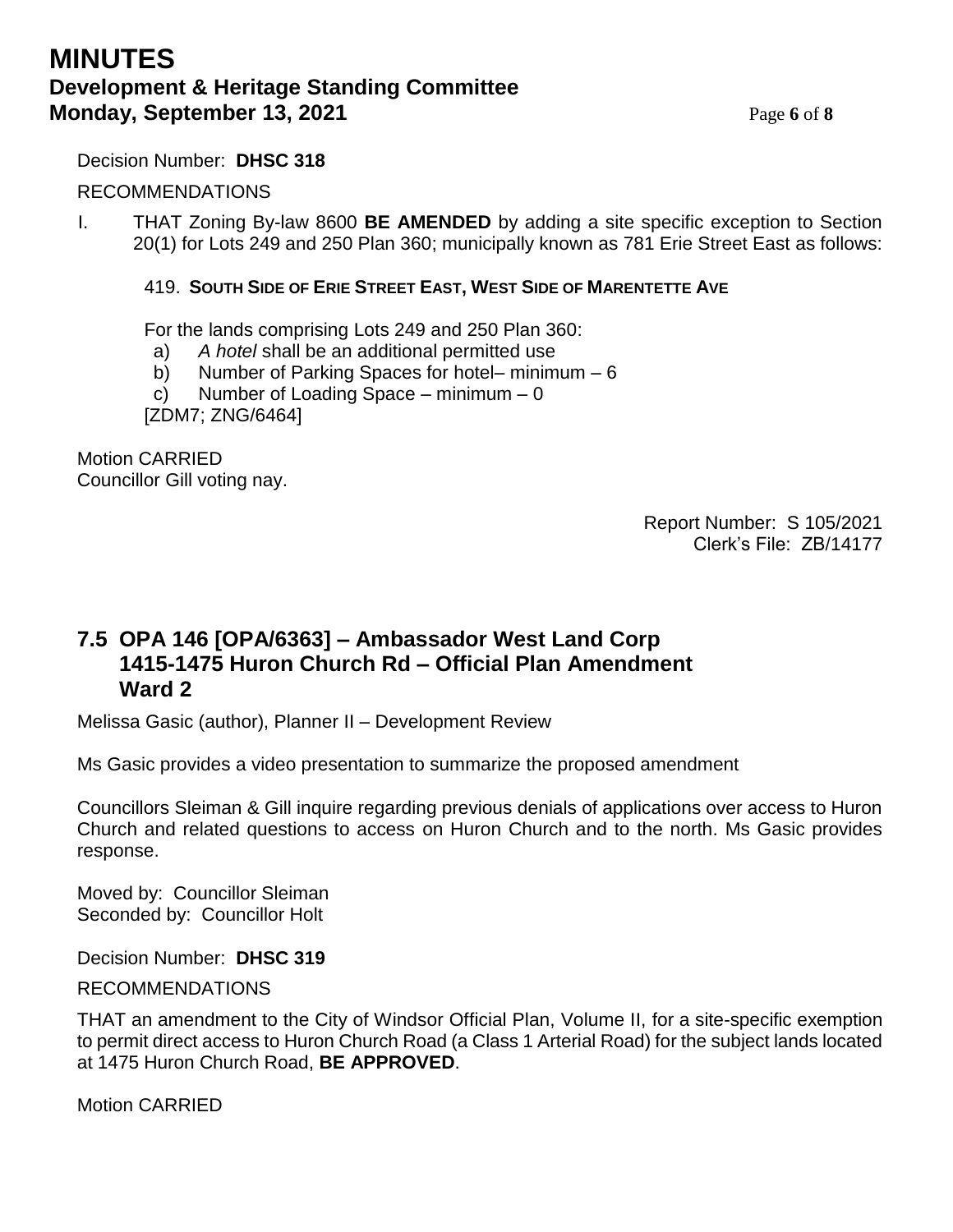# **MINUTES Development & Heritage Standing Committee Monday, September 13, 2021** Page 7 of 8

Member Gyemi discloses an interest and abstains from voting on this matter.

Report Number: S 114/2021 Clerk's File: ZO/14113

## **7.6 Z-016/21 [ZNG/6409] – Chamco Design Ltd 1172 Goyeau St – Rezoning Ward 3**

Melissa Gasic (author), Planner II – Development Review

Simon Chamely gives comments regarding his application and requests recommendation II(ii) be removed.

Member Gyemi addresses the applicant regarding the removal of fascia with the possibility of adding a  $2<sup>nd</sup>$  floor at a later time. Mr. Chamely notes no intent to add  $2<sup>nd</sup>$  floor and doesn't understand the need to dictate the removal of fascia. Ms. Gasic advises the fascia added was to support signage.

Councillor Holt inquires about the removal of backyard paving. Ms Gasic responds the removal is to make it in line with neighbouring residences. Councillor Holt inquires if this is a direction that the City will move towards in future. Ms Gasic advises there is policy regarding climate change.

Councillor Gill inquires about the Hold provision. Ms. Gasic advises the Hold is being imposed so the provisions will be adhered to.

Member Gyemi asks applicant if he minds removing the pavement in back. Mr. Chamely advised he has no issue with landscaping requirements.

Moved by: Councillor Morrison Seconded by: Councillor Sleiman

Decision Number: **DHSC 320**

#### RECOMMENDATIONS

I. THAT an amendment to City of Windsor Zoning By-law 8600 **BE APPROVED**, changing the zoning of PLAN 1303 N PT LOT 187 (known municipally as 1172 Goyeau Street, Roll No. 040-350-03500-0000), situated on the east side of Goyeau Street and north of Giles Boulevard East, by adding the following use to the existing zoning category (CD1.4):

ADDITIONAL PERMITTED USE:

One Single Unit Dwelling